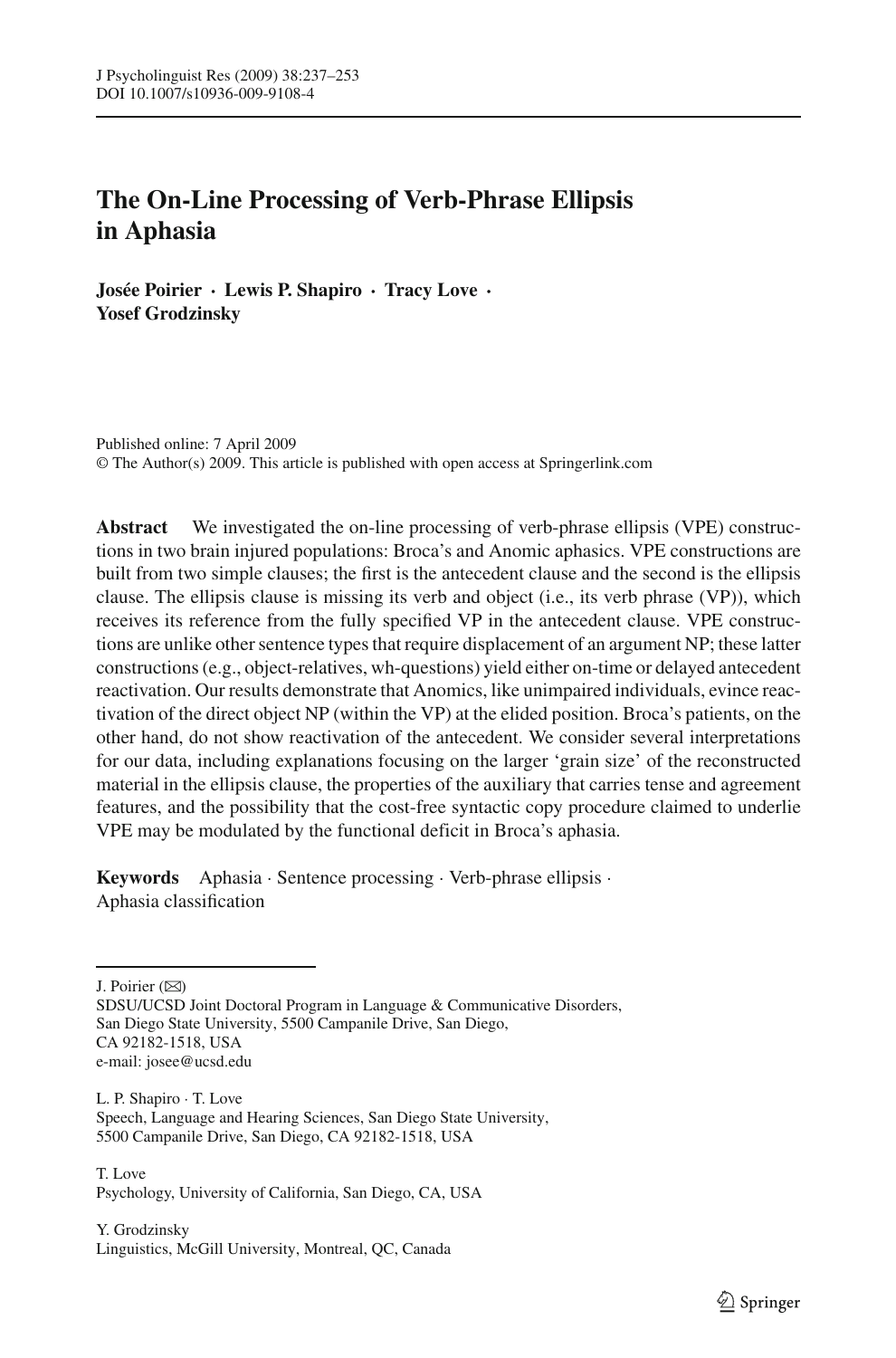## **Introduction**

Sentence processing experiments have typically used different sentence types as a means to examine underlying operations. These constructions have been characterized as canonical and simple in the language of interest (in English, Subject–Verb–Object), or non-canonical and complex, often containing displaced constituents that yield, for example, Object–Subject–Verb word order in English. The goal has been to illuminate processes underlying normal comprehension, and how these go awry in aphasia. In this paper we describe a study examining sentence comprehension in aphasia that uses a construction type that is not so easily divisible into these categories. We used sentences that contain *ellipsis*, forms in which a part is missing but whose meaning can be readily reconstructed.

To see what we have in mind, consider the following sentence, known as a verb-phrase ellipsis (VPE).

1. [The waitress kissed the customer] and [the bartender did <kiss the customer> too]. This sentence is built from two simple clauses, conjoined with *and*. The first is the *antecedent clause*; the second the *ellipsis clause*. The ellipsis clause is missing its verb and object (i.e., its VP, depicted above with strikethrough lexical material), and the only remaining verbal part is the bare auxiliary *did* that carries tense and agreement but no verbal meaning. Despite the fact that several words are missing in this second clause, listeners recover the meaning of the missing VP clearly and unambiguously. VPE is subject to a Parallelism constraint, which forces the elided clause to parallel the antecedent clause. It is by virtue of this constraint that we can reconstruct the meaning in (1) correctly: Parallelism ensures that we do not take the missing part of (1) to mean, e.g., that 'the bartender shot the customer' instead of the semantically appropriate interpretation, 'the bartender kissed the customer'. Indeed, healthy adults have been reported to perform at an accuracy level of 97% in self-paced reading and in a sentence verification paradigm testing comprehension of VPE [\(Bélanger 2004](#page-14-0)). This demonstrates a remarkable capability of our sentence processor: it can complete missing information by leaning on the overt VP from the antecedent clause, even though this information is not adjacent to the missing part. It can do so, moreover, despite the fact that by the time the ellipsis is noticed (for example, when the word *too* is encountered), the overt VP from the antecedent clause is long gone in the temporal stream. How listeners–those with aphasia–go about the process of 'filling in' such missing material is the focus of this study. Why this is an important and potentially illuminating issue will be addressed below; first, however, we briefly review some relevant background.

Linguistic accounts of VPE classify the link between the phonologically empty VP (*the bartender's* action in (1) above) and the antecedent VP as either syntactic, semantic, or discourse-based [\(Dalrymple et al. 1991](#page-14-1); [Fiengo and May 1994](#page-14-2); [Hardt 1993](#page-14-3), [1999;](#page-14-4) [Johnson](#page-15-0) [2001](#page-15-0); [Kehler 2000;](#page-15-1) [Lobeck 1995](#page-15-2); [Merchant 2001;](#page-15-3) [Sag 1976](#page-15-4); among others). Several of these accounts can initially be separated by claims about whether there is any syntactic structure at all at the elided position. For example, both [Elbourne](#page-14-5) [\(2008](#page-14-5)) and [Johnson](#page-15-0) [\(2001\)](#page-15-0) suggest that normal syntactic structure (of the sort found in the antecedent clause) underlies the phonologically null (i.e., 'silent') elided position in the ellipsis clause (see also [Lobeck 1995](#page-15-2)). Indeed, [Johnson](#page-15-0) [\(2001\)](#page-15-0) and others suggest that the entire VP from the ellipsis clause is displaced; at the minimum these accounts suggest that the two positions are 'syntactically related'. On the other hand, Hardt [\(1999](#page-14-4), see also [1993](#page-14-3)) proposes that the relation between the elision clause and its antecedent is best expressed through a discourse model where the topic or 'center' of the initial clause is shifted in the second or ellipsis clause; there is no syntactic structure at the elided position and instead there is a pronoun-like element. Still others claim that VPE is best examined at the interface between a sentence grammar and a discourse model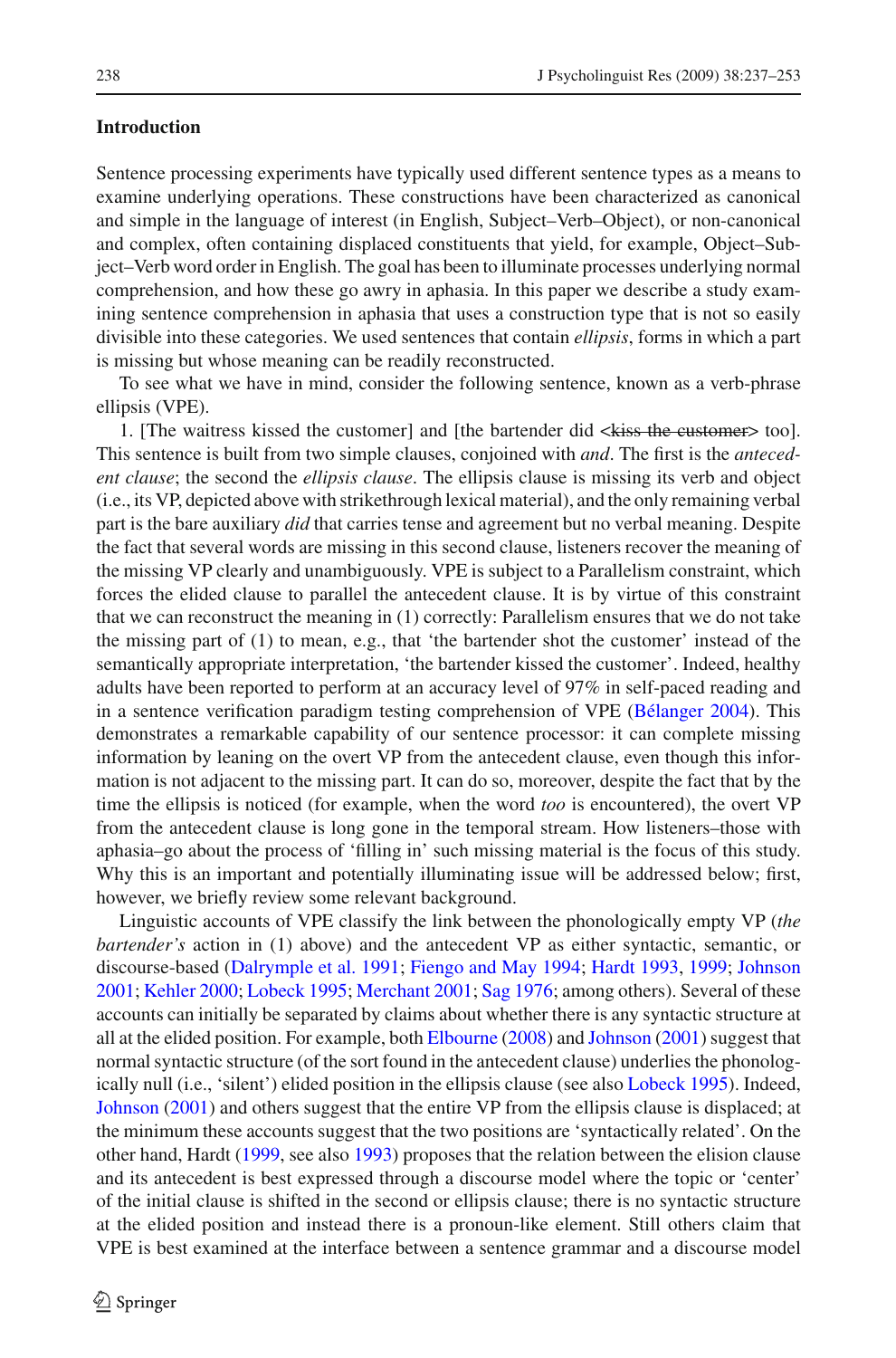(e.g., Lopez 2000; see also [Williams 1977\)](#page-15-5). Though it is not our intention in this paper to delve into, and test, the linguistic details of VPE, we initially assume that there is some syntactic structure in the elided position that requires reconstruction from the antecedent clause (see [Shapiro and Hestvik 1995](#page-15-6); see also [Frazier and Clifton 2005](#page-14-6) for arguments that syntactic structure is present at the ellipsis site).

Psycholinguistic evidence shows that interpretation of the VPE construction does not wait until then end of the sentence; it is accomplished as soon as the ellipsis is licensed. Namely, material from the antecedent is accessed immediately upon encountering the elision site (*did too*). As a recent example, [Shapiro et al.](#page-15-7) [\(2003](#page-15-7)) presented sentences like the following to normal adult listeners:

2. The mailman bought a tie for Easter, and his brother, who was<sup>[1](#page-2-0)</sup> playing volleyball,  $did<sup>2</sup>$  $did<sup>2</sup>$  $did<sup>2</sup>$  too, according to the sales clerk.

Using the cross-modal lexical priming (CMLP) task, lexical decision probes were visually presented at either the pre-elided position<sup>1</sup> or in the immediate temporal vicinity of the elision site.<sup>2</sup> The probes were related to either the subject NP (*the mailman*) or object NP (*a tie*) from the antecedent clause, or were unrelated control probes. Briefly, Shapiro et al. observed significant priming (faster RTs to related vs. control probes) for only the object NP, and only at the elided position (directly after the bare auxiliary *did*). This effect was interpreted as unambiguous evidence for the reactivation of the direct object DP (and not just any NP) from the first clause.

On the surface, this 're-activation' effect is similar to on-line gap-filling observed with complex object-relative constructions. Consider the sentence "*The police stopped the boy that the couple accused\_\_\_ of the crime*." Here, the direct object of the verb '*accused*' is the NP *'the boy*', which has been displaced from its underlying and canonical position after the verb to a position prior to the verb. There have been a number of experimental investigations with unimpaired populations that have come to support the view that the linkage between an antecedent filler and a gap is one that is made immediately upon discovery of the 'gap' following the verb (e.g., [Swinney et al. 1987](#page-15-8); [Love and Swinney 1996](#page-15-9); [Nagel et al. 1994\)](#page-15-10). Though VPE is dissimilar to object-relatives (and wh-questions) because there is likely no displacement of any *individual* argument in VPE, still, interpretation relies on an antecedent, and there is reactivation of this antecedent at silent positions in both cases.

These facts bring us to aphasia; individuals with Broca's aphasia do not reliably understand sentences with displaced NPs, or perhaps more generally, sentences that require the computation of long-distance dependencies. Consider again an object-extracted relative clause (*The baker saw the boy who the girl kissed*) where the object NP (*the boy; who*) has been displaced from its post-verb canonical position. To be interpreted, such a sentence requires that the relativized NP (*the boy*) be linked to the relative clause verb (*kissed*) and be assigned the role of the recipient of the action. This reordering of NPs leaves a phonologically unrealized placeholder—called a trace—in the post-verbal position. This trace is linked to the displaced NP *the boy* so the role of theme—'the one being kissed'—can be assigned to the NP. Individuals with Broca's aphasia do not seem to understand these sentences, as observed

<span id="page-2-0"></span><sup>&</sup>lt;sup>1</sup> The closest experiment to VPE in aphasia is reported by [Vasic et al.](#page-15-11) [\(2006](#page-15-11)), who investigated the off-line ability of Dutch individuals with Broca's and Wernicke's aphasia to assign reference to pronouns. An examination of Vasic et al.'s materials indicates an absence of any elided category and thus their study did not probe VP-ellipsis. Their results, however, suggest that the disorder in Broca's aphasia does extend beyond an argument-displacement description.

<span id="page-2-1"></span><sup>2</sup> Two experimental studies were run. In one, two probe positions were investigated; in another, a separate position was investigated. The same procedures, participants, and materials were presented. Thus for simplification purposes, we present this as a single experiment.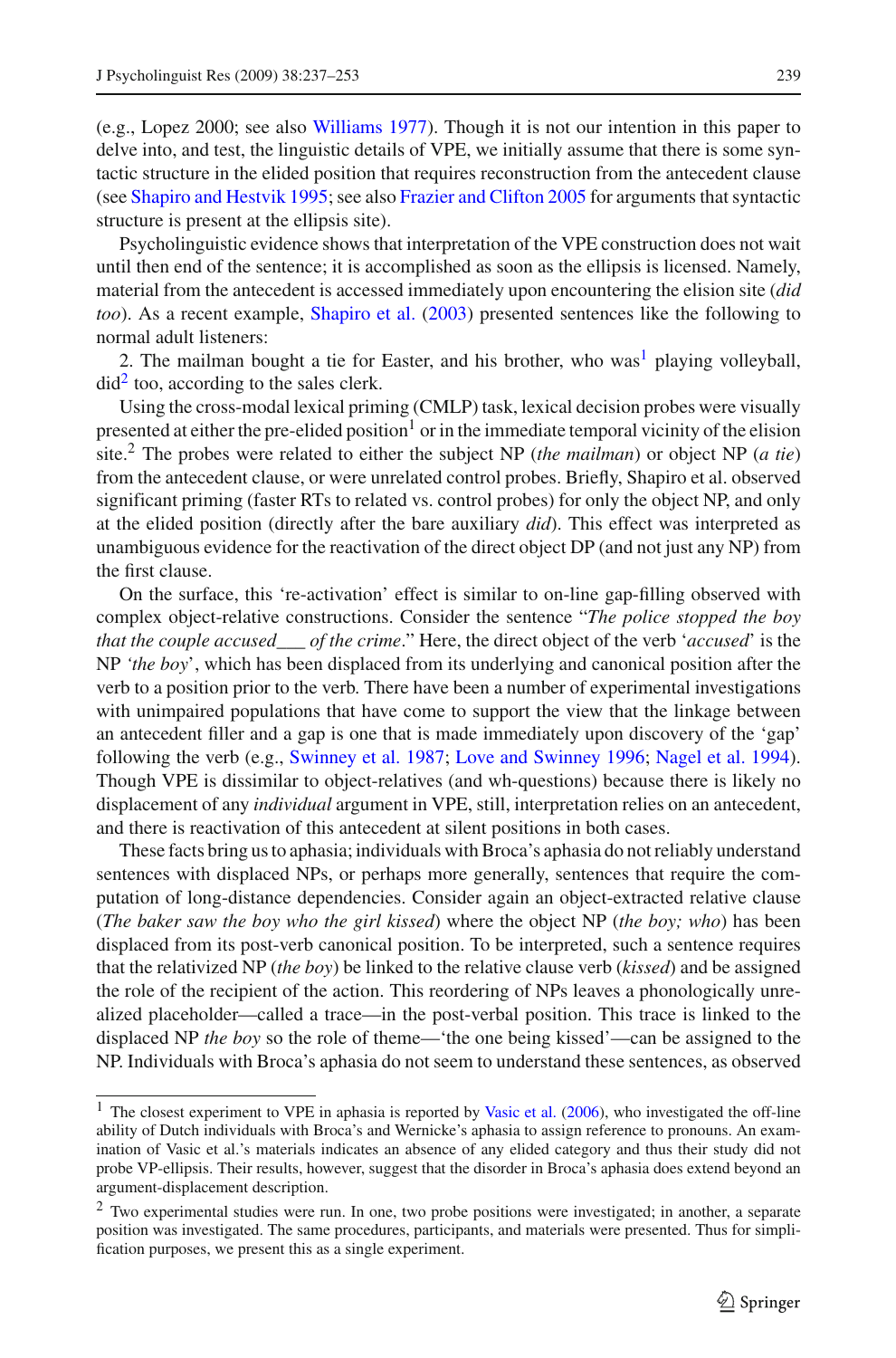in off-lin[e](#page-14-7) [sentence–picture](#page-14-7) [matching](#page-14-7) [and](#page-14-7) [grammaticality](#page-14-7) [judgment](#page-14-7) [tasks](#page-14-7) [\(e.g.,](#page-14-7) Caramazza and Zurif [1976](#page-14-7); [Friedmann and Shapiro 2003;](#page-14-8) [Grodzinsky 2000](#page-14-9); [Grodzinsky and Finkel](#page-14-10) [1998](#page-14-10); [Grodzinsky et al. 1999](#page-14-11); [Love and Oster 2002\)](#page-15-12).

Accounts of this putative syntactic comprehension deficit in Broca's aphasia differ on its source; one approach imputes comprehension deficits to the very feature of displacement: an inability to represent and/or interpret the co-referential dependency between the displaced phrase and its canonical position from which it arose is at the heart of the syntactic difficulties of individuals with Broca's aphasia (e.g., [Zurif et al. 1993](#page-16-0); [Drai and Grodzinsky](#page-14-12) [2006](#page-14-12); [Friedmann and Shapiro 2003](#page-14-8)[;](#page-15-14) [Grodzinsky 1986,](#page-14-13) [1995](#page-14-14); [Hickok et al. 1993;](#page-15-13) Mauner et al. [1993](#page-15-14)). Even so, there may be a processing antecedent to this syntactic deficit, even if a linguistic description of the deficit pattern is necessary (see [Grodzinsky 2000](#page-14-9); [Zurif 2000,](#page-16-1) for similar arguments).

Thus, a second approach takes syntactic deficits as reflective of processing limitations. Here, there are several kinds. One account implicates working memory (WM), based on the assumption that dependency relations of the sort evinced in object relative clauses, for example, require that the antecedent be maintained at least temporarily until the gap can be recognized. Note that there are several such WM accounts, running the gamut from a syntacticall[y-specific](#page-15-15) [WM](#page-15-15) [\(tied](#page-15-15) [to](#page-15-15) [constructions](#page-15-15) [that](#page-15-15) [require](#page-15-15) [displacement;](#page-15-15) [see](#page-15-15) Santi and Grodzinsky [2007](#page-15-15)) to a more general WM (e.g., [Just and Carpenter 1992](#page-15-16)). There is also a recent account that suggests that in cases where processing load is high and resource availability is low, comprehension limitations will ensue [\(Caplan et al. 2007](#page-14-15)). One problem with this latter approach is that even sentences that are very short in length and require a minimal distance between filler and gap reveal comprehension deficits for individuals with Broca's aphasia [\(Friedmann and Shapiro 2003](#page-14-8)).

A related processing approach suggests that syntactic operations are time-sensitive and temporally unforgiving; computing a dependency relation must occur at the right time in the processing stream or comprehension will suffer. One such account suggests that syntactic struc[ture](#page-14-17) [formation](#page-14-17) [is](#page-14-17) [delayed](#page-14-17) [in](#page-14-17) [Broca's](#page-14-17) [aphasia](#page-14-17) [\(e.g.,](#page-14-17) [Burkhardt et al. 2008](#page-14-16); Haarmann and Kolk [1991](#page-14-17)); another suggests that lexical access is protracted, and that this limits the ability for individuals with Broca's aphasia to 'fill the gap' at the point where it is licensed in the syntax [\(Love et al. 2008;](#page-15-17) [Swinney et al. 1996\)](#page-15-18). These processing approaches require, then, tasks that are sensitive to the temporal evanescence of aurally presented sentences. Using such tasks, patients show antecedent reactivation in different types of movement-derived structures (unaccusative verbs, relative clauses, wh-questions)—may it be at a point later than its syntactic licensing [\(Burkhardt et al. 2003,](#page-14-18) [2008](#page-14-16); [Dickey et al. 2007;](#page-14-19) [Dickey and Thompson](#page-14-20) [2004](#page-14-20); [Love et al. 2008;](#page-15-17) [Swinney et al. 1996;](#page-15-18) [Thompson and Choy in press;](#page-15-19) [Zurif et al. 1993\)](#page-16-0).

Hence, individuals with Broca's aphasia may lack the resources to adequately process sentences with displaced arguments in a timely fashion and/or to complete the comprehension process to yield a final and correct interpretation. Yet it remains unclear whether the source of these patients' difficulties lies in the reordering of phrases, in specific types of displacement, or in computing long-distance dependencies in general. Thus, investigations of ellipsis processing in aphasia could help resolve these issues, and this paper reports on our initial effort to do so.<sup>1</sup>

#### Current Study

With this brief background in mind we now present our initial investigation of VPE processing in aphasia. As described above, VPE is an excellent candidate to tease apart subprocesses involved in sentence comprehension. VPE appears to contain a silent placeholder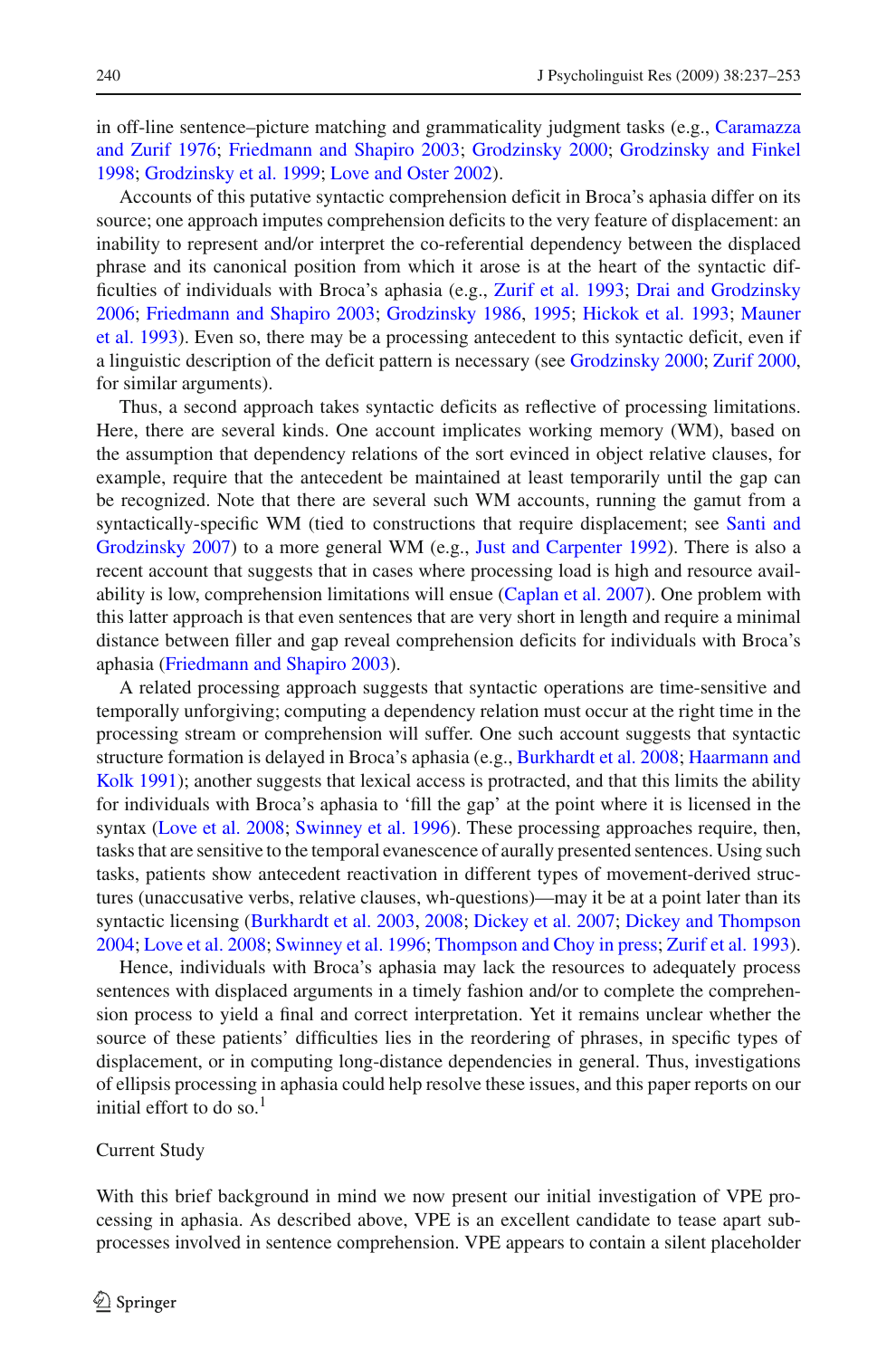that receives its reference from an initial clause antecedent. In short, if antecedent reactivation is observed online in VPE and at the right point—in the immediate temporal vicinity where it is licensed (that is, at the elided position)—it will be the first study to show such reactivation in sentences that do not contain displacement of an individual NP. If so, then this pattern would be evidence that individuals with Broca's aphasia comprehended such constructions normally, and thus would also be partial support for a displacement-specific account of the syntactic deficits in Broca's aphasia. If we observe later-occurring effects (that is, some time after the elided position is encountered), then this would suggest that long-distance dependencies of different kinds are affected in Broca's aphasia, since such protracted effects have already been observed with other sentence types (e.g., [Love et al. 2008\)](#page-15-17). Finally, if we do not observe reactivation of the object within the elided VP in the ellipsis clause at any position, this would offer the first evidence of which we are aware that the deficit in Broca's aphasia extends significantly to constructions that contain more than a displaced NP. Perhaps VPE requires both syntactic reconstruction of a larger unit (a VP, rather than just an NP) as well as considerations of discourse and semantics, and these combine to overwhelm the processing system in aphasia. We return to this, and other, possibilities in our Discussion to follow our experiment.

## **Method**

## Participants

A group of nine stroke survivors (age at beginning of testing ranged from 45;11 to 84;0. Mean: 62.84) participated in the experiment. Each participant sustained damage to the left anterior cortex with sparing of the superior temporal gyrus/Wernicke's area following a single, MCA stroke. All participants were right-handed native English speakers with normal or corrected-to-normal visual and auditory acuity, and were at least 1 year post-onset. No participant had a previous history of other infarcts, alcohol/drug abuse, psychiatric illness or other brain disorder or dysfunction. The demographics for all participants are presented in Table [1.](#page-5-0)

Diagnoses were based on the convergence of clinical consensus and the results of standardized aphasia examinations including the Boston Diagnostic Examination (BDAE version 2; [Goodglass and Kaplan 1972](#page-14-21)), the Boston Naming Test [\(Kaplan et al. 1983](#page-15-20)), and the Western Aphasia Battery [\(Kertesz 1982\)](#page-15-21). Testing yielded a group of five individuals with Broca's aphasia and four individuals who presented with Anomia. The participants with Anomia served as a control group; these patients sustained damage to the LIFG but did not show the same behavioral patterns of impairment as our Broca's aphasic participants.

# Materials and Design

We created 40 VPE test sentences, such as in  $(3)$ .

3. The locksmith photographed the babysitter and the friendly<sup>1</sup> neighbor did<sup>2</sup> too, according to[3](#page-4-0) the clumsy plumber. Sentence (3) contains an antecedent clause (*The locksmith*

<span id="page-4-0"></span><sup>&</sup>lt;sup>3</sup> We also conducted an Omnibus three-way ANOVA with group as a between-subjects factor and probe position (all three positions) and probe type as within-subjects factors. We observed a main effect of group, *F*2 (1,32)=137.755, *p* < .0001, and a main effect of probe position, *F*2 (1.9,60.9)=37.826, *p* < .0001 (Greenhouse-Geisser corrected). We consider this three-way ANOVA to be an inappropriate method to examine our data given our hypotheses that the locus of any probe position effect or interaction will involve only two of the three probe positions, depending on the group factor. We conducted this ANOVA, however, simply to offer a complete set of analyses.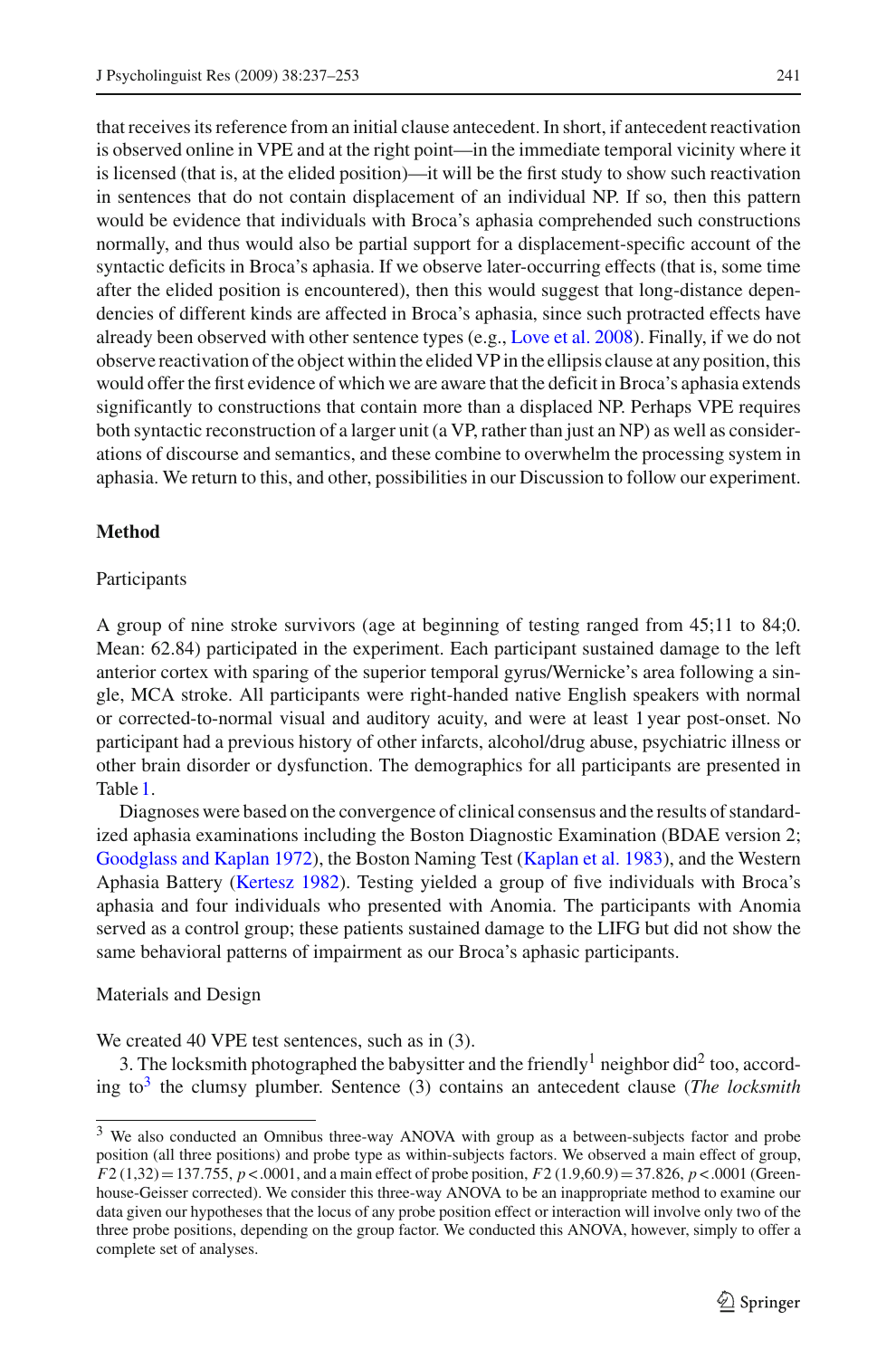| Table 1 Demographic information |                     |                                                    | of participants in both Anomic and Broca's groups |              |                        |             |                                      |                                                                                                                                                                                |
|---------------------------------|---------------------|----------------------------------------------------|---------------------------------------------------|--------------|------------------------|-------------|--------------------------------------|--------------------------------------------------------------------------------------------------------------------------------------------------------------------------------|
| Patient                         | location<br>Testing | ${\rm severity}$ level <sup>a</sup><br><b>BDAE</b> | Gender                                            | (Y;M)<br>Age | (Y;M)<br>onset<br>Post | Hemiparesis | Education                            | Lesion <sup>b</sup>                                                                                                                                                            |
| Broca group<br>$\Box$           | SDSU                | 4                                                  | z                                                 | 84;0         | 3;1                    | R weakness  | <b>Bachelors</b>                     | L ischemic event involving anterior MCA and<br>including left caudate nucleus                                                                                                  |
| S <sub>T</sub>                  | SDSU                |                                                    | Щ                                                 | 55;11        | 10;11                  | R weakness  | High School                          | encompasses broad left frontal lobe region<br>L MCA embolic stroke; distribution                                                                                               |
| $\mathbb H$                     | DSU                 | 3                                                  | z                                                 | 52;7         | 7;7                    | R weakness  | 1.5 years college                    | Left parietofrontal CVA                                                                                                                                                        |
| ZМ                              | <b>OSCIS</b>        | 3.5                                                | z                                                 | 68;1         | 1;8                    | R weakness  | 1 year college                       | Large left frontal lesion extending superiorly to<br>the middle frontal region and involving the<br>basal ganglia. Sparing of temporal and<br>parietal lobes                   |
| VC                              | <b>SDSU</b>         | 2                                                  | z                                                 | 45;11        | 5;5                    | R weakness  | graduate school<br>Bachelors, 1 year | including the basal ganglia and antero-medial<br>portions of the temporal lobe and extending<br>Large area in left frontal cortical region<br>posteriorly to the parietal lobe |
| Anomic Group                    |                     |                                                    |                                                   |              |                        |             |                                      |                                                                                                                                                                                |
| 5                               | UCSD                | 4                                                  | Щ                                                 | 61;9         | 23;9                   | R weakness  | 2 years college                      | L basal ganglia, internal capsule, lenticular<br>nucleus                                                                                                                       |
| 日                               | UCSD                | 4                                                  | Σ                                                 | 68;2         | 11;11                  | None        | 8th grade                            | L IFG extending into the basal ganglia, internal<br>capsule, lenticular nucleus                                                                                                |
| ΡY                              | <b>SDSU</b>         | 4                                                  | Σ                                                 | 55;9         | 7:5                    | R weakness  | 3 years college                      | Large area of ischemia involving the L frontal<br>cortical region & deeper structures in the<br>basal ganglia                                                                  |
| <b>SH</b>                       | UCSD                | 4                                                  | Σ                                                 | 59;6         | 3:2                    | R weakness  | Ph.D.                                | Infarction in left middle cerebral artery. Multiple<br>areas of infarct: basal ganglia, corona radiate,<br>optic radiations, internal capsule, and<br>temporal cortex          |
|                                 |                     |                                                    |                                                   |              |                        |             |                                      |                                                                                                                                                                                |

<span id="page-5-0"></span>

 $a_1$  = severe, 4  $=$  mild

ع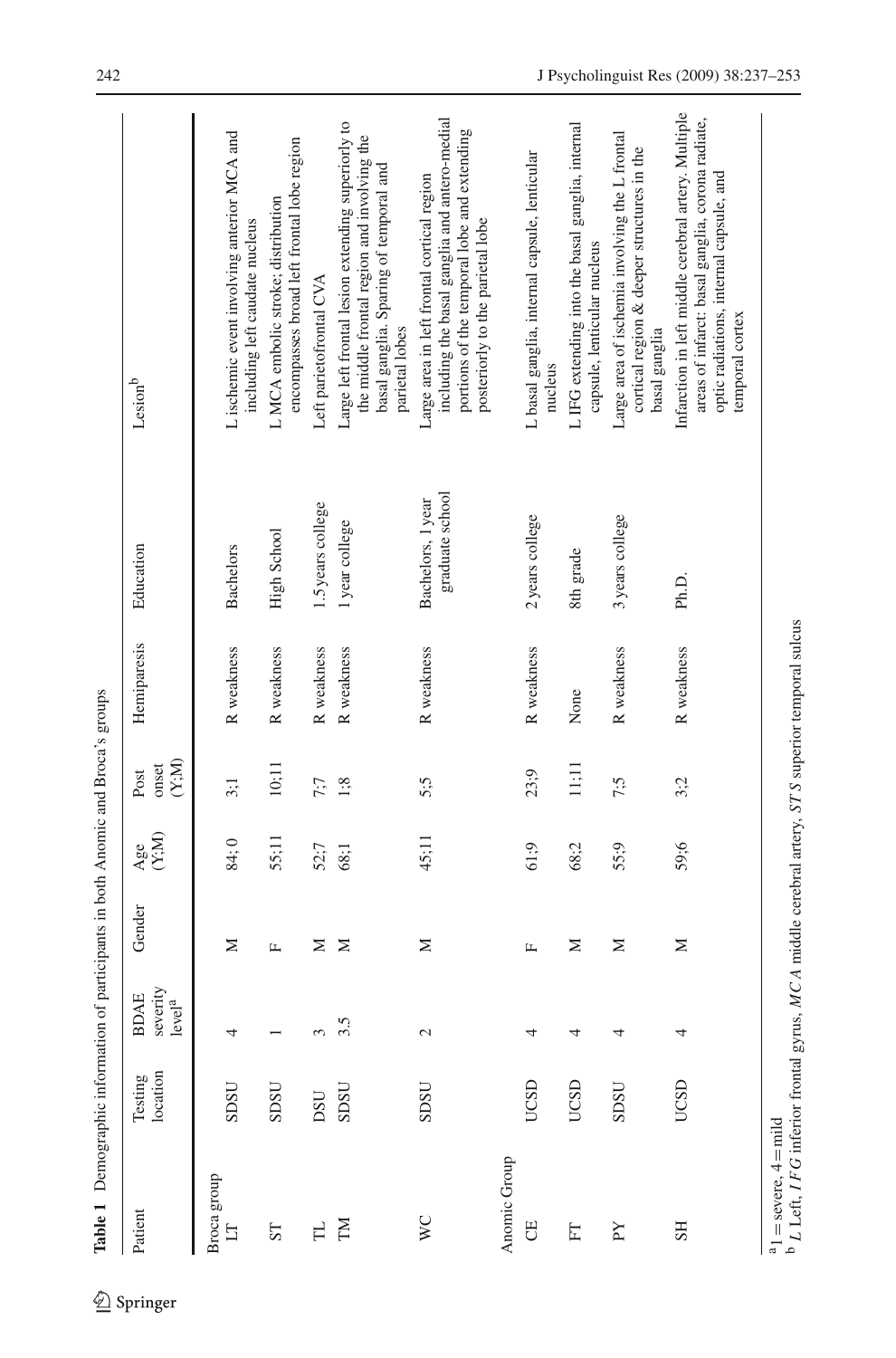*photographed the babysitter*) and an ellipsis clause (the *friendly neighbor did too, according…*). There is an elided VP in the second clause, signaled by the bare auxiliary *did*, which takes its reference from the antecedent VP (*photographed the babysitter*). All verbs were used transitively with direct objects that were living things (humans—as described by a profession—or animals). The number of syllables between the direct object (*babysitter*) and the elision site (*did too*) was kept constant at 5–7 syllables. Moreover, 'padding material' was inserted following the elison site to prevent end-of-sentence, wrap-up priming effects [\(Balogh et al. 1998](#page-14-22)). Finally, special attention was given to the sentences so that semantic relatedness of multiple noun phrases in each sentence as well as across neighboring sentences (i.e., two sentences presented one after the other) was avoided, to prevent indirect priming effects (see Appendix A for a full list of the experimental stimuli).

Eighty filler sentences were also generated. Thirty of these were elliptical constructions in which the overt direct object was a non-living object. The remaining, non-elliptical, fillers were either mono-clausal, coordinated, or relative constructions. Out of the 50 non-elliptical fillers, 20 occurred with an 'alive' direct object and 30 with a 'non-alive' direct object. In sum, across test and filler sentences, there were 70 elliptical sentences, 50 non-elliptical sentences, and direct objects were 'alive' exactly half of the time.

Ten novel multi-clausal sentences along with unrelated visual probes (half depicting "alive" entities) were added to form a practice block. Additionally, a total of 54 yes/no questions (4 for practice items, 20 for fillers, and 30 for test sentences) were generated to encourage participants to pay close attention to the sentence materials.

All sentences (including questions) were digitally recorded by a native speaker of English at an average rate of 4.34 syllables/s (within normal range). The recordings were then edited to delete silences at the beginning and ending of each sentence so as to keep the inter-stimulus interval constant. Recording and editing were performed using the Cool Edit Pro 1.2 software (Syntrillium Software Corporation).

We used a *Cross-Modal Picture Priming Paradigm* [\(Swinney and Prather 1989\)](#page-15-22). In this dual-task, sentences were presented over headphones while participants were seated in front of a computer. At a given point during the unfolding of a sentence, a visual probe (a picture) appeared centrally on the screen for 1,500ms. The participant's primary task was to listen to the sentences for comprehension. The second task was to make a semantic decision on the visual probes. Visual probes were sometimes related to a particular noun of interest in the sentence (e.g., an antecedent). Faster reaction times on related probes relative to control probes indicate a facilitatory or priming effect. A priming effect is interpreted as resulting from the activation of the noun of interest at that specific point in time.

In this study, the semantic decision (i.e., secondary task) was to determine whether the visual probes (pictures) were depicting living entities. Participants were encouraged to respond as quickly and accurately as possible by pressing the appropriate button (labeled 'Alive' or 'Non-Alive') on a 2-button box. Patients used their left hand for button press. The presentation software (Tempo, ver. 2.1.2) recorded reaction times and accuracy on the lexical decision task.

In our matched-sentence design, the same image was presented once with a test sentence to which it was related and again, in a separate session, with a test sentence to which it was unrelated. Thus, the visual probes served as their own controls. As shown in (3) above, three positions in the sentences were investigated. Probes were presented at a baseline, pre-elision site position (750ms prior to the elided position); at the elided position; or at a post-elision site position (750ms following the elision site). Hence, the complete design included six conditions: two probe types (related or control) and three probe positions (pre-elision, elision, post-elision sites). Half of the test sentences were assigned to the elision site, while the other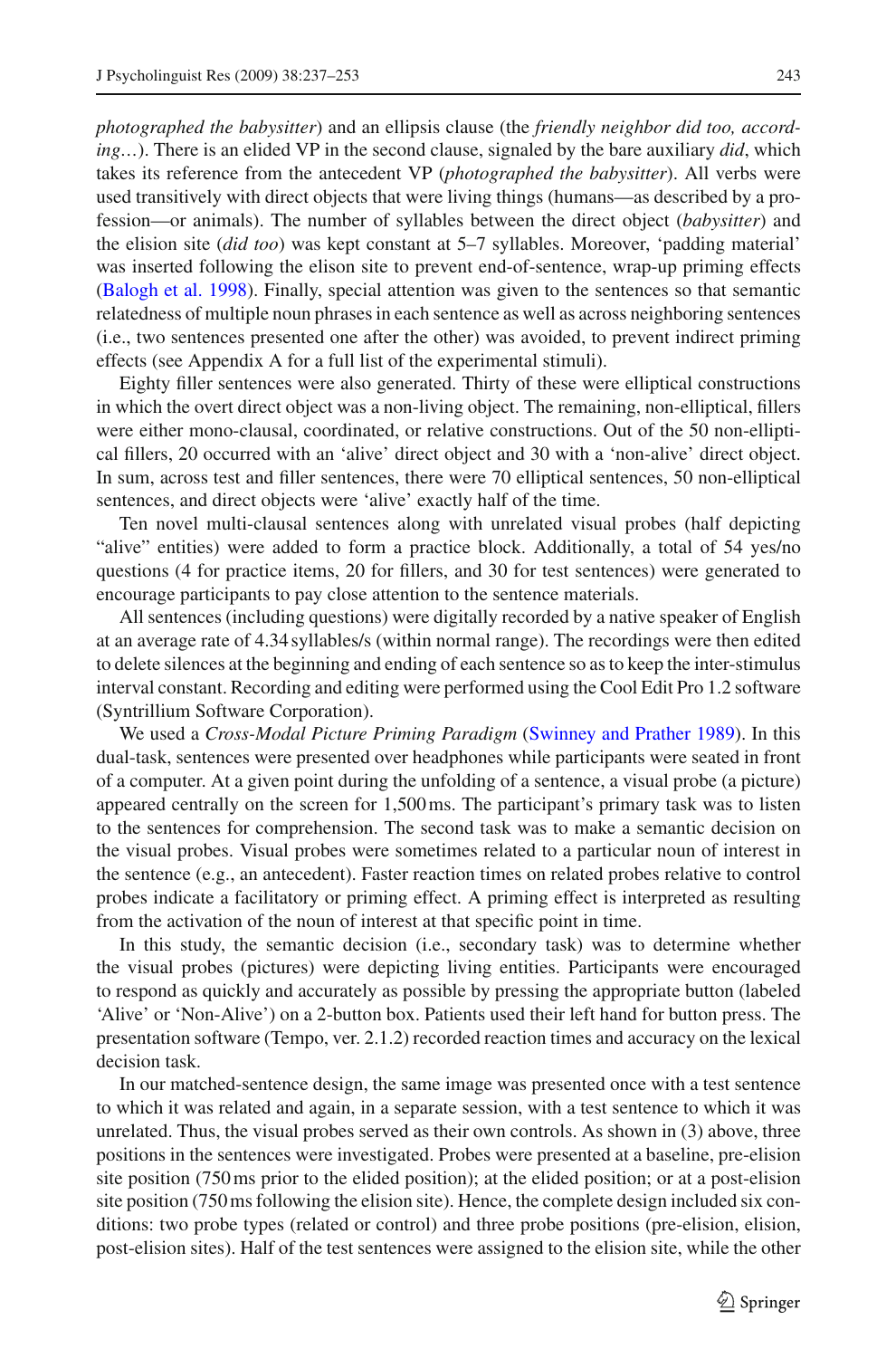half were assigned to either the pre- or post-elision positions, depending on the experiment.<sup>2</sup> Participants contributed data to each condition yet saw each probe and heard each sentence only once per visit, thus avoiding within-session repetition.

In a given session, all 184 items (practice, test sentences, fillers and questions) were pseudo-randomized so that no more than three similar items or conditions would occur sequentially. Finally, participants were randomly assigned to an experiment/session; completion of the study required four experimental sessions, each visit approximately 2 weeks apart.

#### Procedure

Participants listened to sentences over headphones while seated in front of a computer. At a given point during the unfolding of a sentence, a picture probe appeared centrally on the screen. The participant was instructed to listen to the sentences for comprehension and to also make the semantic decision on the visual probes by pressing the appropriate button (labeled 'Alive' or 'Non-Alive') on a 2-button box. To encourage attention and effort in comprehending the sentences, participants were also informed that questions would be asked to verify comprehension.

#### **Results**

Prior to statistical analyses, incorrect responses (to the "live" decision, and failures to respond in the time allowed) were removed from further consideration; this yielded 3.95% of the data for the Anomic group and 1.16% of the data for the Broca group. Responses over 2,000 ms (Anomics = 2.95%; Broca's =  $4.12%$ ) were also removed from further consideration. Responses to the items "snail" and "babychicks" for the Broca group and "skier" for the Anomic group were removed from further analysis since the average responses for these items were over 2 SDs from the average RT for all items. Finally, outliers were defined, subject-by-subject, as those RTs for each condition that were over 2 SDs from the mean; these were replaced by the grand mean for each participant as a conservative measure. This data comb encompassed only 2.9% of the data for the Anomic group and 2.7% for the Broca group.

We conducted two separate mixed-design ANOVA's. The first was designed to examine the distinction between priming effects at the pre-elision and elision site positions, based on our apriori hypothesis detailed above. Recall that we predicted priming should only be observed at the elision site (and not at the pre-elision site), if in fact our Broca and/or Anomic groups reveal 'normal' reconstruction effects, based on [Shapiro et al.](#page-15-7) [\(2003](#page-15-7)). Our second ANOVA examined priming effects at the elision and post-elision site positions, based on our hypotheses that individuals with Broca's aphasia will reveal protracted reconstruction (that is, at the post-and not elision site positions); as described above, this prediction is directly based on previous work suggesting a slow rise-time of syntactically-relevant processing routines.<sup>3</sup>

Our first mixed-design ANOVA, then, was conducted with group (Anomic, Broca) as a between-subjects factor, and probe position (pre-elision, elision site) and probe type (control and related) as within-subjects factors. An effect of probe type was observed;  $F1$  (1, 7) = 4*.*545, *p* = *.*07; *F*2*(*1*,* 32*)* = 3*.*36, *p < .*07. A main effect of Position was also observed,  $F2(1, 32) = 39.5$ ,  $p < .001$ , as well as a significant three-way interaction among group, probe position, and probe type,  $F1(1, 7) = 7.509$ ,  $p < .05$ ;  $F2(1, 32) = 5.286$ ,  $p < .05$ .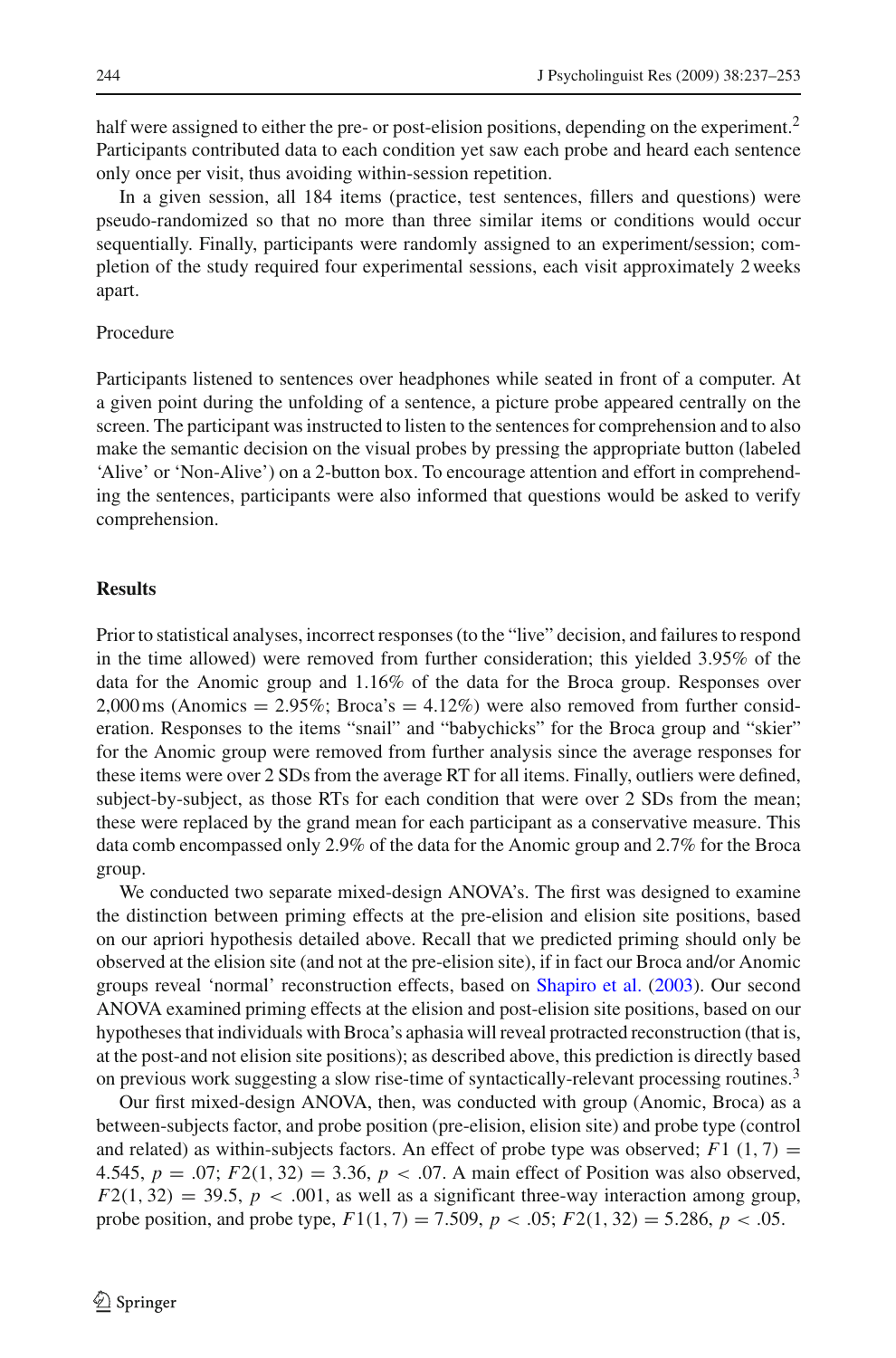| Probe type                  | Probe position<br>Pre-elision | Elision         | Post-elision |
|-----------------------------|-------------------------------|-----------------|--------------|
| Control                     | 908 (149)                     | 1066 (346)      | 1075(355)    |
| Related                     | 906 (162)                     | 1005 (332)      | 1076 (358)   |
| Priming effect <sup>a</sup> | 2 <sub>ns</sub>               | $61^* p = 0.05$ | $-1$ ns      |
|                             |                               |                 |              |

<span id="page-8-0"></span>**Table 2** Mean RTs (SDs) for the Anomic Group ( $N = 4$ ) to probe type as a function of probe position

a Statistical significance of priming effects indicated by \* (significant) or by ns (nonsignificant)

We next conducted separate repeated measures ANOVAs (probe position: pre-elision, elision; probe type: control, related) for each group to search for the source of this interaction. We report on our analyses for the Anomic group first. We observed a significant main effect of probe position,  $F2(1, 17) = 28.742$ ,  $p < .001$ , and probe type,  $F2(1, 17) = 4.232$ ,  $p = .05$  (no such main effects were observed on our F1 analysis). We also observed a significant interaction between probe position and probe type,  $F1(1, 3) = 11.197$ ;  $p < .05$ ;  $F2(1, 17) = 7.223$  $F2(1, 17) = 7.223$  $F2(1, 17) = 7.223$ ,  $p = .02$ . Table 2 describes the data (subject-based; *F*1 analysis) for the Anomic group used in our analyses.

An examination of Table [2](#page-8-0) the source of this interaction: at the pre-elision position, RTs to the related probes (906ms) were not significantly different than those from the control probes (908ms). However, at the elision site, RTs to related probes (1,005ms) were faster by 61 ms than those to the control probes  $(1,066 \text{ ms})$ ,  $t(3) = 2.20$ ,  $p = .05$ , one-tailed (subject-based data, collapsing across items); and *t(*17*)* =2*.*724, *p < .*01, one-tailed (item-based data, collapsing across subjects).

For the Broca group, a main effect of probe type was observed,  $F1(1,4) = 7.035$ ,  $p < .06$ . A main effect of probe position was also observed,  $F2(1, 15) = 14.165$ ,  $p < .01$ . Table [3](#page-8-1) describes the data for the Broca group used in our analyses.

An examination of the data in Table [3](#page-8-1) reveals that at the pre-elision position, RTs to the related probes  $(1,067 \text{ ms})$  were faster by 48 ms than RTs to the control probes  $(1,115 \text{ ms})$ ,  $t(4) = 3.465$ ,  $p < .05$ , one-tailed (subject-based data; no effect on item-based data was observed). No effects were observed at the elision site position, where RTs to related probes (1,210ms) were not different than RTs to control probes (1,209ms).

Our second mixed-design ANOVA was conducted with group (Anomic, Broca) as a between-subjects factor, and probe position (now, elision and post-elision sites) and probe type (control and related) as within-subjects factors. We observed a main effect of probe position,  $F1(1, 7) = 5.316$ ,  $p = .05$  and a main effect of group  $F2(1, 32) = 67.684$ , *p <* 0*.*001. We also observed a significant interaction between group and probe position,  $F1(1, 7) = 7.399$ ,  $p < .05$ ;  $F2(1, 32) = 4.452$ ,  $p < .05$ .

To search for the source of these interactions, we next conducted two two-way repeatedmeasures ANOVAs, one for each group, with probe position (elision vs. post-elision sites)

<span id="page-8-1"></span>

| <b>Table 3</b> Mean RTs (SDs) for the<br>Broca Group $(N=5)$ to probe type<br>as a function of probe position | Probe type                  | Probe position<br>Pre-elision | Elision    | Post-elision    |
|---------------------------------------------------------------------------------------------------------------|-----------------------------|-------------------------------|------------|-----------------|
| <sup>a</sup> Statistical significance of                                                                      | Control                     | 1115 (134)                    | 1209 (279) | 1206 (276)      |
| priming effects indicated by                                                                                  | Related                     | 1067 (128)                    | 1210 (305) | 1206 (313)      |
| $* p < 0.05$ (significant) or by ns<br>(nonsignificant)                                                       | Priming effect <sup>a</sup> | $48*$                         | $-1$ ns    | 0 <sub>ns</sub> |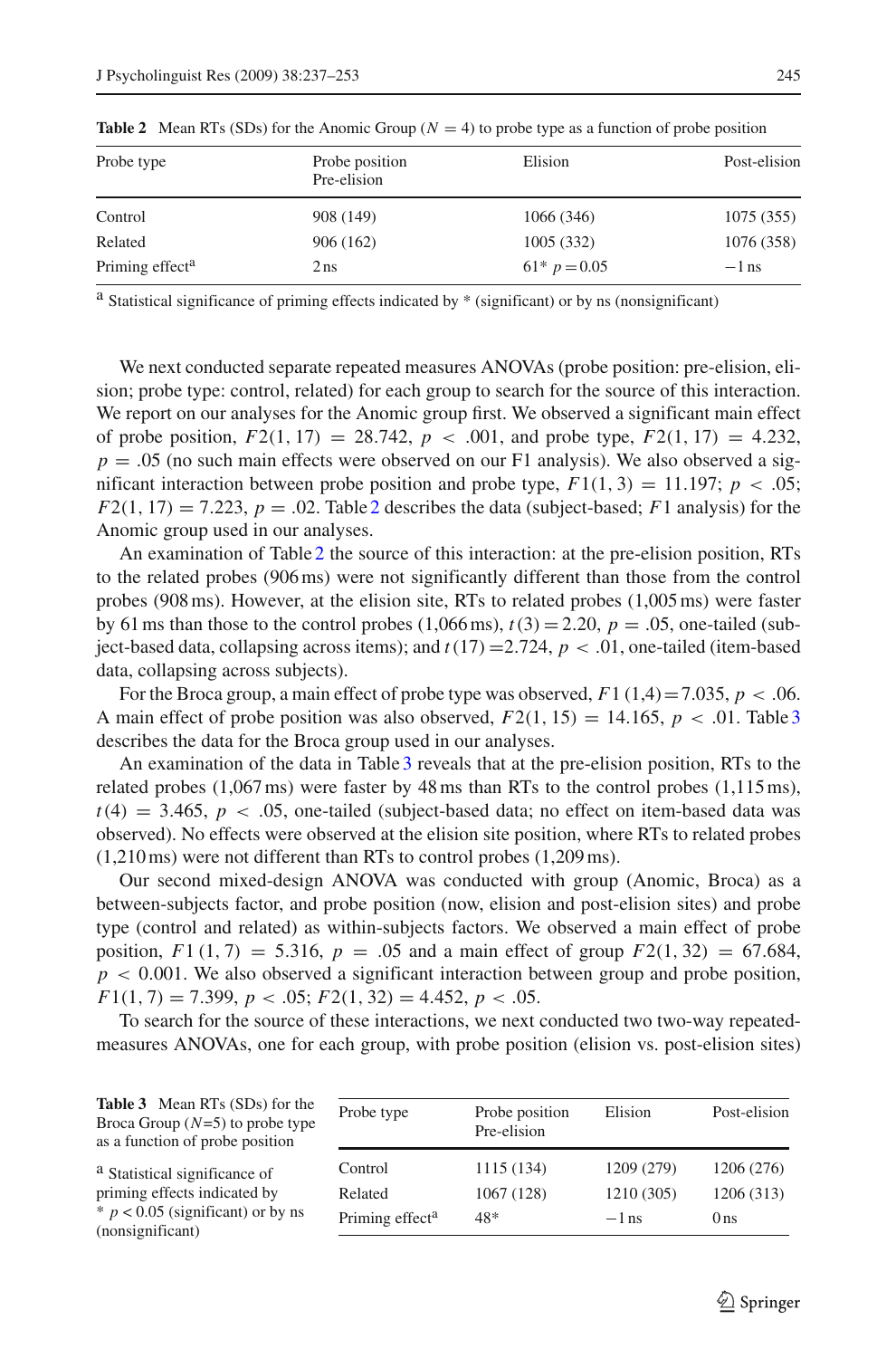

<span id="page-9-0"></span>**Fig. 1** Related-to-Control ratios for both groups as a function of probe position

and probe type (control, related) as within-subjects variables. The data from the Anomic group revealed a main effect of Position,  $F1(1, 3) = 19.029$ ,  $p < .05$ ;  $F2(1, 17) =$ 5*.*956, *p < .*05. A main effect of probe type was also observed on the *F*2 analysis only,  $F2(1, 17) = 5.249$ ,  $p < .05$ . For the Broca group, no significant main effects or interactions were observed.

Finally, we analyzed the ratios of related RTs to control RTs. This procedure essentially 'standardizes' the RTs across groups and individuals, allowing baseline discrepancies between RTs to be eliminated. Priming (faster RTs to related compared to control probes) is obtained when the ratio is less than 1.0. Figure [1](#page-9-0) describes the ratio data for both groups. For the Anomic group, we observed a ratio of .943 at the elided position,  $t(3) = 2.304$ ,  $p = .05$ (one-sample, one-tailed; subject data, collapsing across items);  $t(17) = 2.474$ ,  $p = .01$ (item-based data). For the Broca group, we observed a ratio of .957 at the pre-elision site,  $t(4) = 3.317$ ,  $p < .05$  (one-tailed; subject-based data only). No other ratios statistically differed from 1.0.

# **Discussion**

In this experiment we investigated the processing of VPE in Broca's aphasia and in a group of brain-damaged control participants using a cross-modal comprehension task. To review, we aurally presented sentences like:

The locksmith photographed the babysitter, and the friendly<sup>1</sup> neighbor did<sup>2</sup> too, accord*ing to*<sup>3</sup> *the clumsy plumber.*

We presented visual probes either depicting the direct object NP from the antecedent clause (e.g., *babysitter*) or unrelated control probes, and these probes were presented at one of three probe positions: pre-elision, elision, or post-elision sites. With this task, faster RTs to probes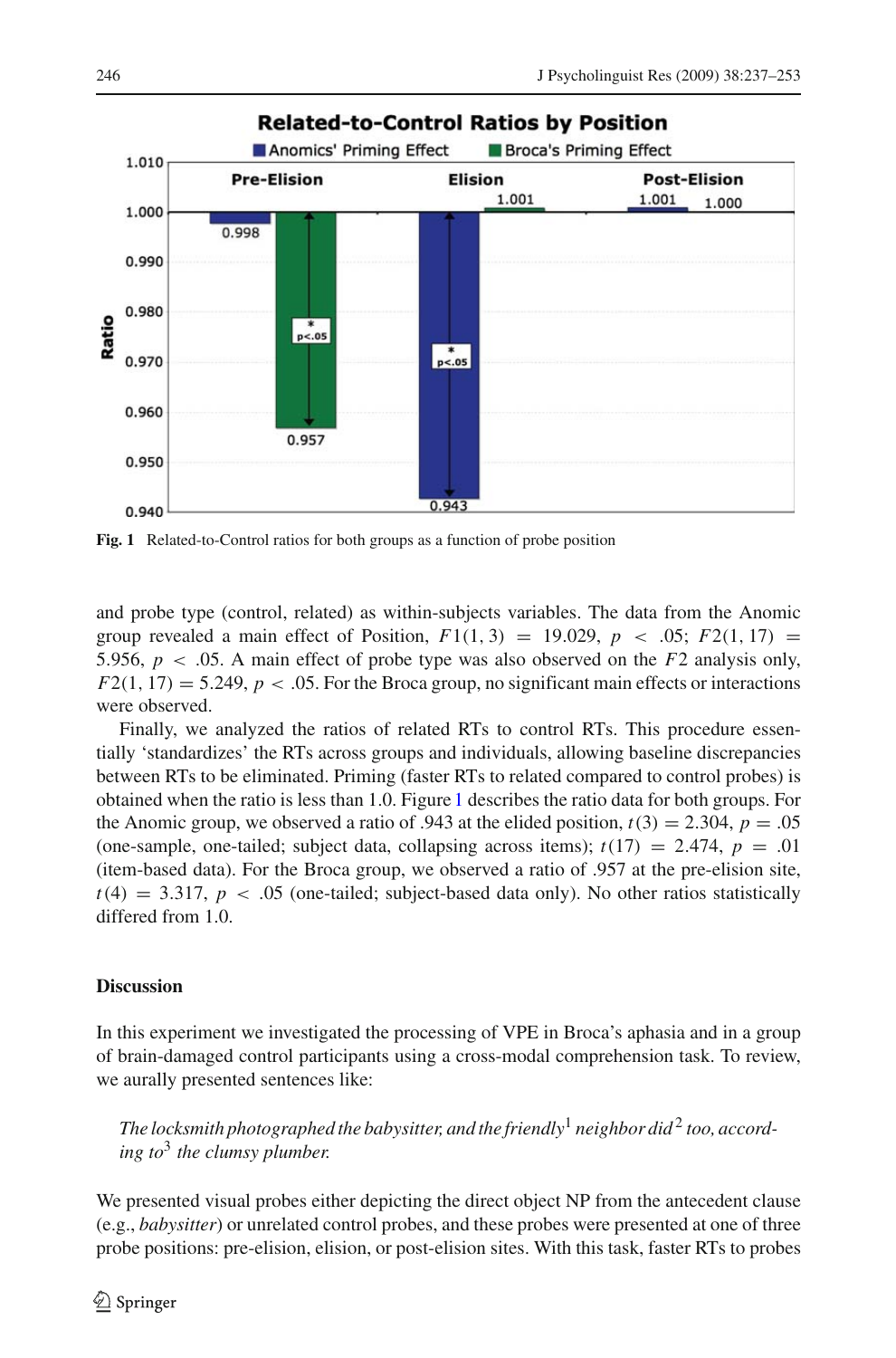depicting the direct object, relative to RTs for the control probes, would indicate activation (priming) of the direct object NP.

The results indicated distinct priming patterns for the Broca group relative to the Anomic, brain-damage control group, as evinced by significant interactions involving the group variable. The Anomic group evinced no priming at the pre-elision position (or at the post-elision position); yet significant priming was observed at the elision site. Indeed, this effect was strong enough to yield a significant interaction between probe position (pre-elision, elision site) and probe type (related, unrelated probes). Furthermore, the ratios of control to related probes buttressed these effects; only at the elision site were the ratios significant. These patterns suggest that the participants with Anomia show normal reconstruction effects in VPE, similar to the healthy college-age participants tested in Shapiro and colleagues' work [\(Shapiro and Hestvik 1995;](#page-15-6) [Shapiro et al. 2003](#page-15-7)).

Unlike the Anomic group, the Broca group evinced no priming or activation effect at the elided position; instead, a paired *t*-test on subject-based data only (collapsing across items) revealed a priming effect only at the pre-elision position. This effect was also captured on the ratio analysis, again with subject-based data only. Because the effect at the pre-elision site was not robust enough to capture analyses involving items, we hesitate to offer any strong conclusions. Even so, one possible interpretation for this early effect is spillover activation from the initial appearance of the direct object in the antecedent clause. The pre-elision site was located about 500ms from the offset of the antecedent direct object, yet within the ellipsis clause. Late activation of overt noun phrases for these patients has been reported elsewhere [\(Love et al. 2008\)](#page-15-17) and thus the results for this probe position partially support the hypothesis of a slower-than-normal lexical 'rise-time' deficit [\(Prather et al. 1991;](#page-15-23) [Swinney et al. 1996\)](#page-15-18) in individuals with Broca's aphasia and who have damage to Broca's region. Love et al. also reported that their Broca's participants eventually re-activated the antecedent to a displaced argument in object relative constructions ("The audience liked *the wrestler* that the parish priest condemned\_\_\_ for foul language", where the NP *the wrestler* has been displaced from its canonical, post-verb position, leaving behind a trace or gap). Normal controls evinced reactivation of the antecedent right at the gap (immediately after, for example, the verb *condemned*) yet the post-gap position that evinced activation of the displaced argument for the Broca patients was 500ms past the gap. These patterns suggested to Love et al. that the lexical processing deficit underlying Broca's aphasia percolates to the syntactic system, explaining some of the off-line comprehension problems such patients have with constructions that involve displacement of an argument.

Yet, unlike with object relative constructions, our Broca's aphasics could *not* link the VPE and its antecedent in real-time; again, we observed no activation effects even at the post-elision site. Even so, if syntactic structure must be built at the elided site as we have suggested in the Introduction, perhaps there is just not enough time for our Broca's patients to do this work. This possibility is directly related to accounts that claim that syntactic processing is delayed in Broca's aphasia [\(Burkhardt et al. 2008](#page-14-16)). A rather important caveat should be noted here. We observed *no* reactivation of the antecedent at the elided position or at the post-elision site.[4](#page-10-0) Both the lexical rise-time and slow-syntax accounts rest on evidence of *eventual* reactivation effects, and thus we only have a null result to offer here as support.

<span id="page-10-0"></span><sup>&</sup>lt;sup>4</sup> The absence of a priming effect at the downstream position is unlikely due to methodological shortcomings such as low statistical power (an effect was statistically obtained at the pre-elision site for these patients) or to problematic materials (the Anomic controls showed statistically reliable priming at the elided position, that is, the normal pattern). Furthermore, any limitations with the cross-modal technique (e.g., its dual-task nature) cannot explain the patterns here for at least two reasons: First, the Broca patients do show activation of the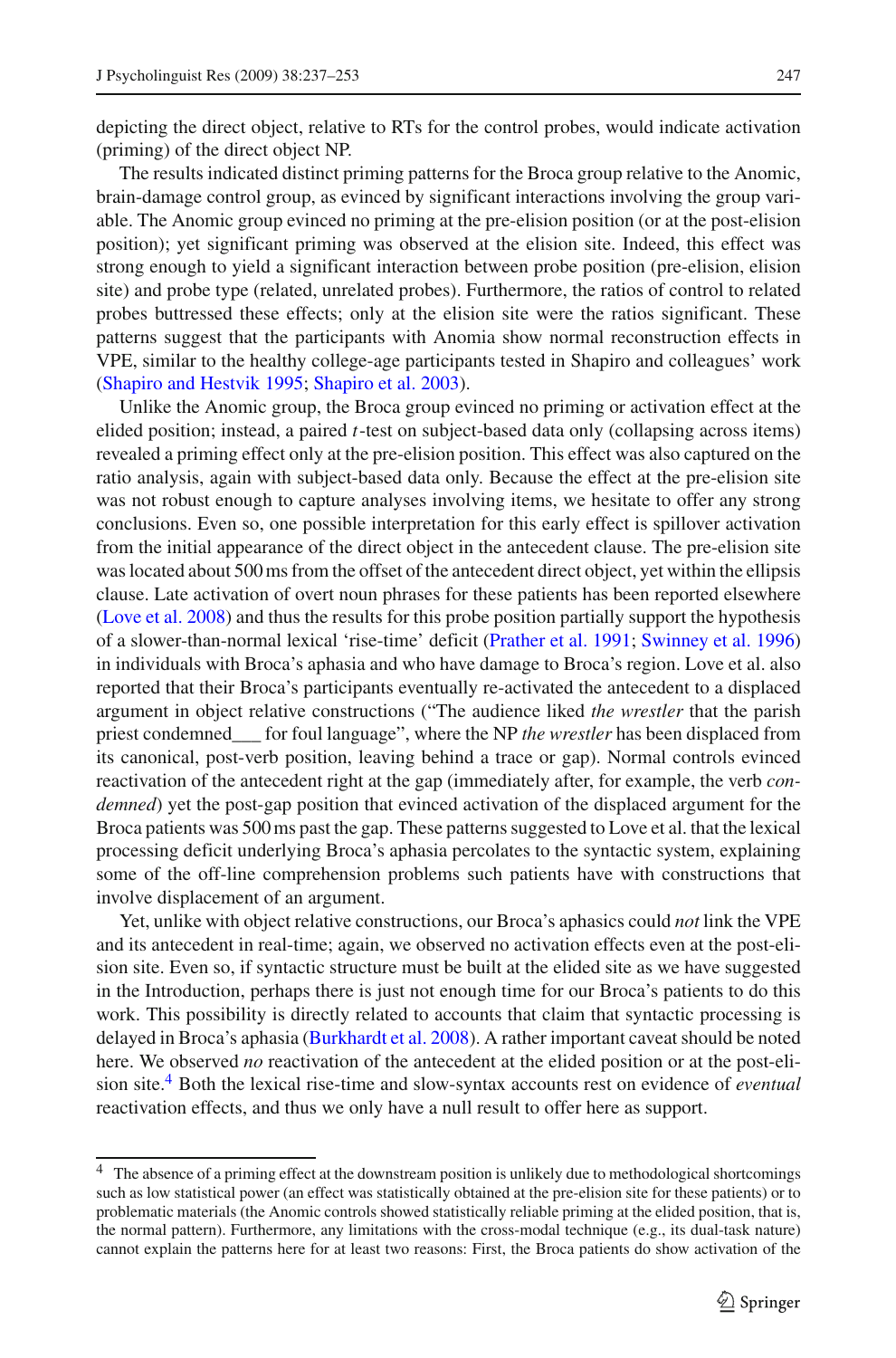We also suggested in the setup to our study that if we found no reactivation of the antecedent, then the deficit in Broca's aphasia extends to constructions that contain more than a displaced NP.

And this is indeed the pattern observed in our experiment. In VPE, the entire VP is the antecedent from which the elided position gets its reference. Perhaps the larger 'grain size' of the reconstructed constituent overwhelms the processing system in Broca's aphasia. Such a possibility would conflict with recent accounts of ellipsis processing in normal adults, where it ha[s](#page-14-23) [been](#page-14-23) [claimed](#page-14-23) [that](#page-14-23) [antecedent](#page-14-23) [\(re\)activation](#page-14-23) [is](#page-14-23) [cost-free](#page-14-23) [\(see](#page-14-23) [for](#page-14-23) [example,](#page-14-23) Frazier and Clifton [2001;](#page-14-23) [Martin and McElree 2008;](#page-15-24) [Arregui et al. 2006\)](#page-14-24). Brain damage could, of course, modulate such a cost-free copy device. This possibility requires more work. We would need to first examine whether the lack of activation of the antecedent at or beyond the elided position percolates to off-line, final interpretation (as it does, for example, with relative clause constructions). We are currently conducting such an experiment.

Another possible explanation for the lack of activation effects at the elided or post-elision site may relate to the bare auxiliary that carries tense and agreement properties and that essentially signals that the clause in which it is contained is elliptical. Perhaps individuals with Broca's aphasia cannot process this unstressed 'closed-class' item in real time. There is of course a very large literature on comprehension deficits involving closed-class items (e.g., [Bradley et al. 1980;](#page-14-25) [Rosenberg et al. 1985;](#page-15-25) [Swinney et al. 1980;](#page-15-26) etc.). One of the more recent attempts has found a real-time consequence of the vocabulary distinction in Broca's aphasia using event-related potentials [\(Keurs et al. 1999,](#page-15-27) [2002](#page-15-28)). This general account would require that the deficit extends to any structure that depends on the closed class vocabulary, and the evidence for this is at best equivocal, but requires further study.

We end with what we believe to be some important notes on patient classification. There is a likely distinct functional commitment of Broca's region versus, for example, classical Wernicke's area (see the discussion in, for example, [Love et al. 2008;](#page-15-17) see also [Caplan et al.](#page-14-15) [2007](#page-14-15), for a different view). Yet, though all of our patients presented with neurological damage to LIFG, our Anomic patients evinced normal on-line VPE comprehension while our Broca patients did not. Though we have yet to examine whether the neurological damage between the groups can be differentiated with more detailed analysis (using, for example, probability maps of Broca's region; see [Amunts et al. 1999\)](#page-13-0), on the surface our results suggest that the coarse-grained neurology of the sort that defines left anterior cortex as the seat of syntactic comprehension deficits—or the locus of processing antecedents to these deficits—may not be the entire story. This conclusion might not be surprising, but it does complicate the relation between brain and language. This complication arises just because we have been careful enough to examine comprehension performance in constructions that are not, again, so easily divisible into classic psycholinguistic categories, and because we have used a brain-damage control group seldom used in the literature on Broca's aphasia. We conclude that this complication is a good thing and that it will eventually lead to a better understanding of language processing in both healthy and impaired populations.

Footnote 4 continued

antecedent, even if its only at the pre-elision site, and two, our brain-damaged Anomic control group evinced the exact patterns college-age normals did.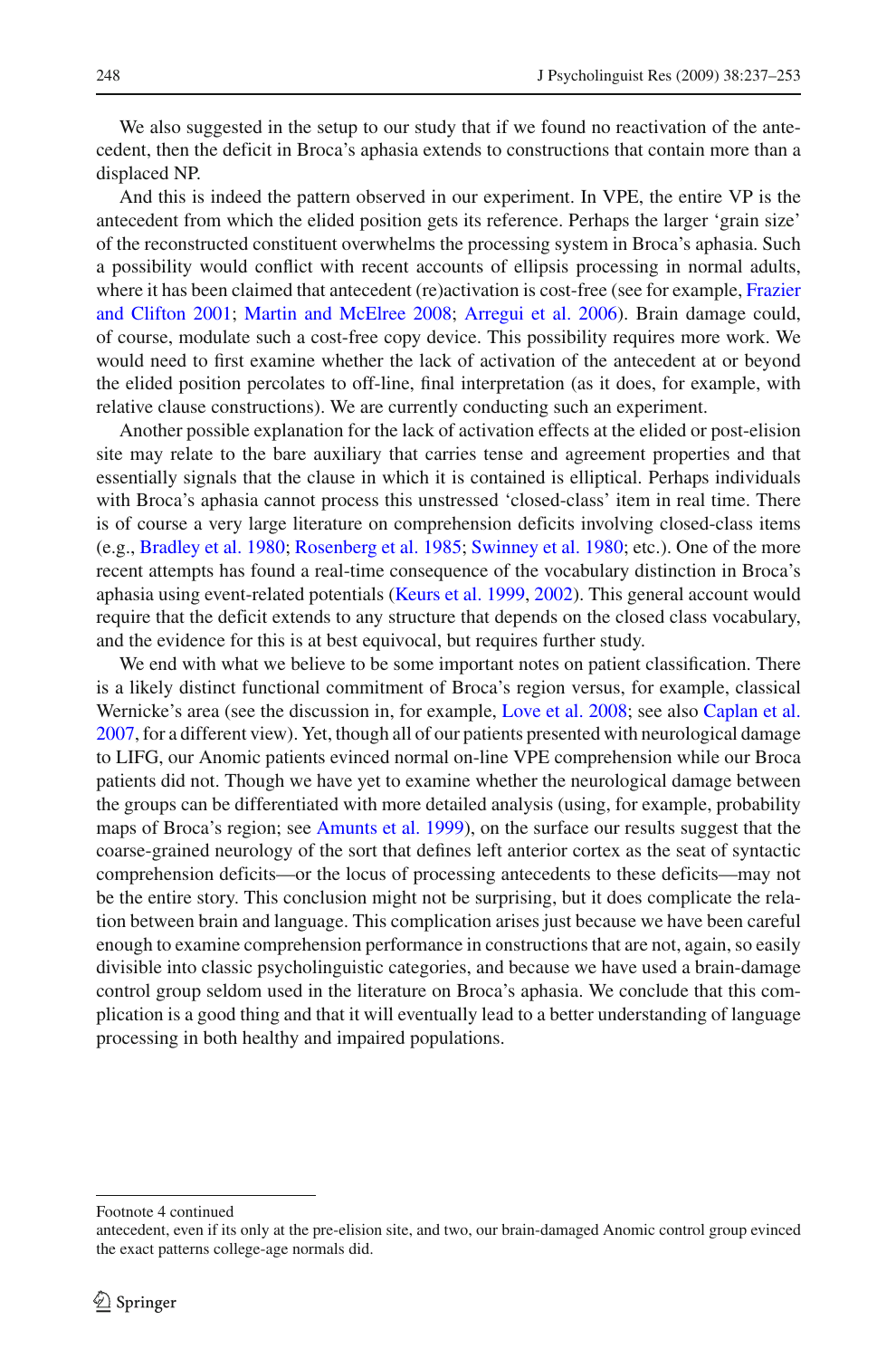## **Appendix A**

List of experimental sentences

- 1. The policeman carried the skier, and the helpful clown did too, according to the efficient waiter.
- 2. The kitten chased the chicken, and the beautiful girl did too, according to the short soccer player.
- 3. The elephant hit the ostrich, and the large orangutan did too, according to the busy cashier.
- 4. The fireman lifted the runner, and the professional dancer did too, according to the young geologist.
- 5. The nurse measured the Olympian, and the kindergarten teacher did too, according to the excited children.
- 6. The toddler caressed the gorilla, and the mayoral candidate did too, according to the injured producer.
- 7. The alligator devoured the lion, and the hungry piranhas did too, according to the loud spectators.
- 8. The puppy licked the toad, and the young pianist did too, according to the calm surgeon.
- 9. The eagle located the snail, and the chubby chipmunk did too, according to the agile climber.
- 10. The horse pulled the pig, and the stubborn rabbi did too, according to the anxious housekeeper.
- 11. The swimmer rescued the dog, and the eager tourist did too, according to the impressed teenager.
- 12. The water rafter quizzed the security guard, and the talk show host did too, according to the nervous farmer.
- 13. The mother massaged the auto mechanic, and the mad scientist did too, according to the new supervisor.
- 14. The fox bit the skunk, and the humongous snake did too, according to the shocked onlookers.
- 15. The ranger sketched the beekeeper, and the jazz musician did too, according to the self-conscious lifeguard.
- 16. The parrot watched the leopard, and the hairy tarantula did too, according to the bored bookkeeper.
- 17. The secretary applauded the dolphins, and the piano instructor did too, according to the precious footage.
- 18. The florist evicted a cheerleader, and the meter maid did too, according to the voted spokesperson.
- 19. The wolf dragged a reindeer, and the grizzly bear did too, according to the attentive guests.
- 20. The stewardess embraced the vet, and the excited reporter did too, according to the gracious gymnast.
- 21. The banker filmed the judge, and the history professor did too, according to the strong cyclist.
- 22. The counselor hugged the monkey, and the popular hairstylist did too, according to the strange teller.
- 23. The locksmith photographed the babysitter, and the friendly neighbor did too, according to the clumsy plumber.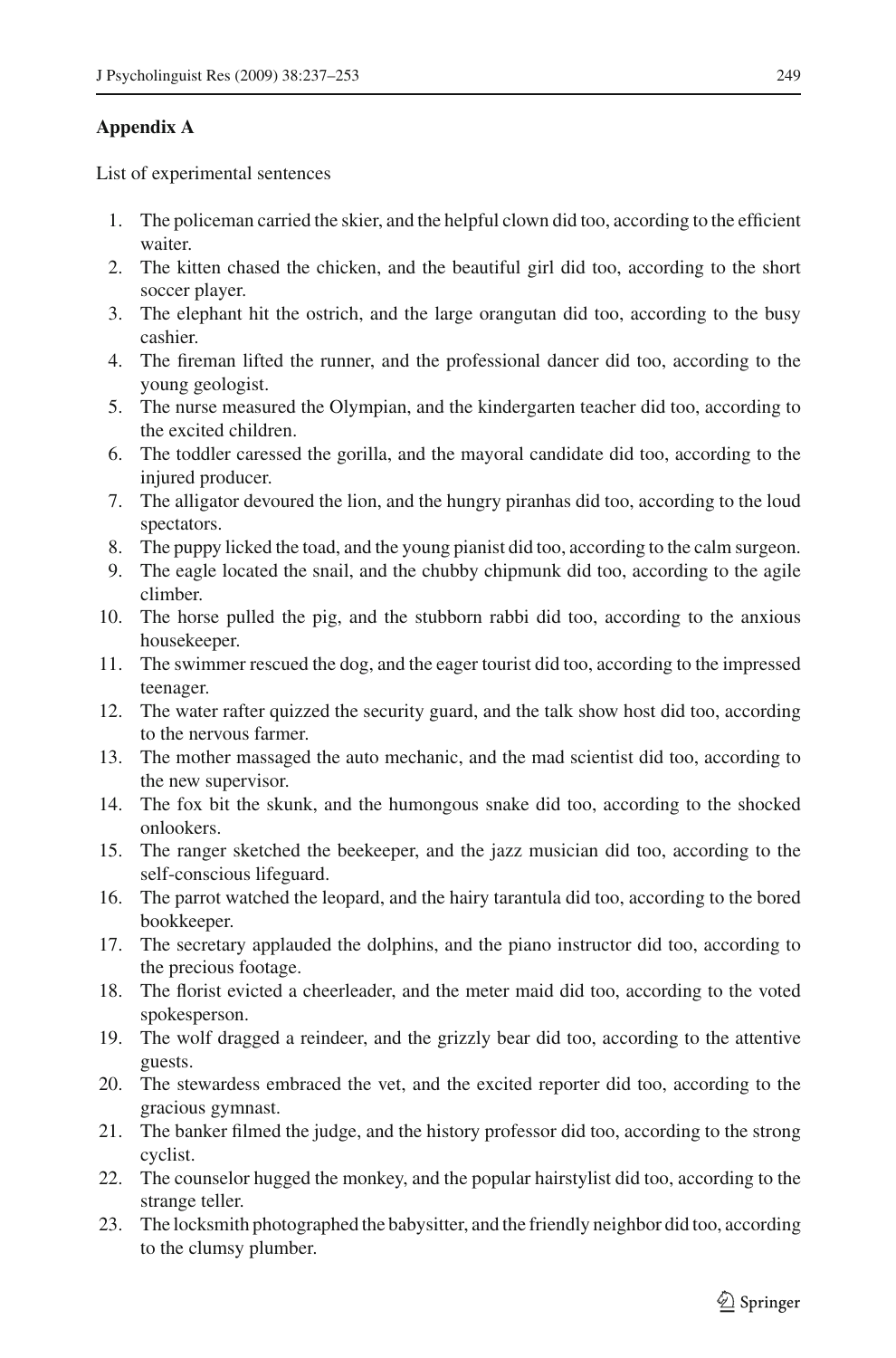- 24. The technician pushed the astronaut, and the angry sailor did too, according to the biased woman.
- 25. The girl scout lost a mouse, and the cocktail waitress did too, according to the brave bachelor.
- 26. The otter followed the lobster, and the funny architect did too, according to the smiling minister.
- 27. The hostess kissed the frog, and the desperate housewife did too, according to the talkative chef.
- 28. The actress pinched the gardener, and the sneaky carpenter did too, according to the brave roofer.
- 29. The rabbit scratched the grandmother, and the crotchety turtle did too, according to the puzzled visitor.
- 30. The bus driver bought an owl, and the lunch lady did too, according to the fancy art dealer.
- 31. The graphic designer fed the librarian, and the car dealer did too, according to the blonde stewardess.
- 32. The wrestler tranquilized the kangaroo, and the cowardly man did too, according to the bald optometrist.
- 33. The mailman scared the bodyguard, and the shady businessman did too, according to the gifted painter.
- 34. The taxi driver cued the baker, and the telephone operator did too, according to the tall officer.
- 35. The truck driver painted the electrician, and the hotel concierge did too, according to the lovely niece.
- 36. The goat kicked the donkey, and the cantankerous bull did too, according to the scared student.
- 37. The salesperson interrogated the hiker, and the female spectator did too, according to the pale model.
- 38. The manager shampooed the camel, and the massage therapist did too, according to the amused driver.
- 39. The actor washed the baby-chicks, and the famous singer did too, according to the tanned golf player.
- 40. The pelican passed the seal, and the blonde rapper did too, according to the prized writer.

**Acknowledgements** This research was partially supported by NIH grant DC000494 and by the Sheila and Jeffrey Lipinsky Family Fellowship (Poirier). We thank the individuals with aphasia who participated in our research program, as well as their family members. Thanks also to the research assistants in the Cognitive Neuroscience Laboratory at SDSU and the Laboratory for Research on Aphasia and Stroke at UCSD. Finally, we acknowledge the long-lasting contributions of David Swinney.

**Open Access** This article is distributed under the terms of the Creative Commons Attribution Noncommercial License which permits any noncommercial use, distribution, and reproduction in any medium, provided the original author(s) and source are credited.

# **References**

<span id="page-13-0"></span>Amunts, K., Schleicher, A., Burgel, U., Mohlberg, H., Uylings, H. B., & Zilles, K. (1999). Broca's region revisited: Cytoarchitecture and intersubject variability. *The Journal of Comparative Neurology, 412*, 319–341. doi[:10.1002/\(SICI\)1096-9861\(19990920\)412:2<319::AID-CNE10>3.0.CO;2-7.](http://dx.doi.org/10.1002/(SICI)1096-9861(19990920)412:2<319::AID-CNE10>3.0.CO;2-7)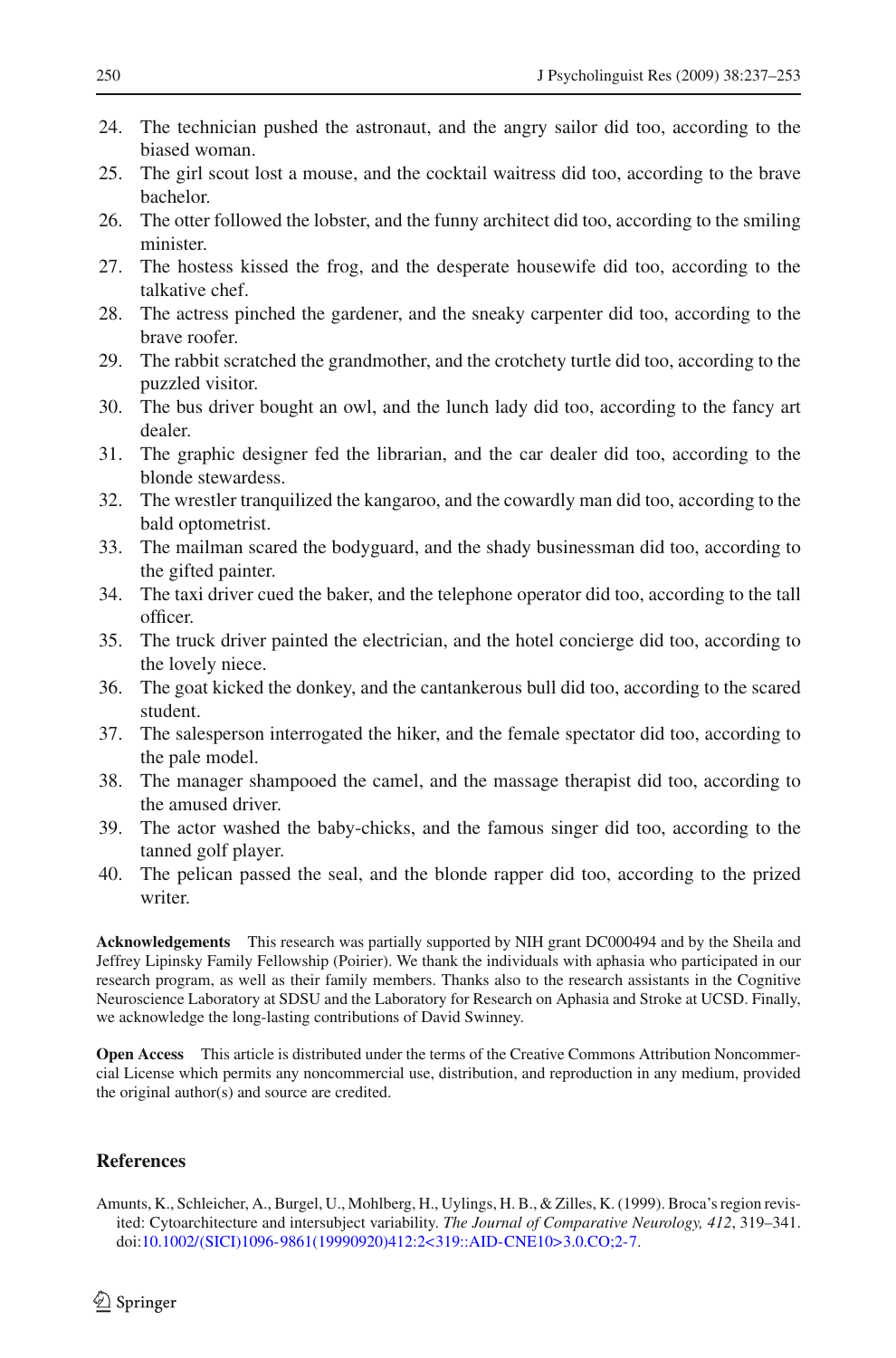- <span id="page-14-24"></span>Arregui, A., Clifton, C., Frazier, L., & Moulton, K. (2006). Processing elided verb phrases with flawed antecedents: The recycling hypothesis. *Journal of Memory and Language, 55*, 232–246. doi[:10.1016/j.jml.](http://dx.doi.org/10.1016/j.jml.2006.02.005) [2006.02.005.](http://dx.doi.org/10.1016/j.jml.2006.02.005)
- <span id="page-14-22"></span>Balogh, J., Zurif, E., Prather, P., Swinney, D., & Finkel, L. (1998). Gap-filling and end-of-sentence effects in real-time language processing: Implications for modeling sentence comprehension in aphasia. *Brain and Language, 61* 169–182. doi[:10.1006/brln.1997.1917.](http://dx.doi.org/10.1006/brln.1997.1917)
- <span id="page-14-0"></span>Bélanger, S. (2004). Processing of deep and surface anaphors. *Toronto Working Papers in Linguistics: Special Issue on Syntax and Psycholinguistics, 22*, 1–40.
- <span id="page-14-25"></span>Bradley, D. C., Garrett, M. F., & Zurif, E. B.(1980). Syntactic deficits in Broca's aphasia. In D. Caplan (Ed.), *Biological studies of mental processes*. Cambridge, MA: The MIT Press.
- <span id="page-14-18"></span>Burkhardt, P., Mercedes Piñango, M., & Wong, K. (2003). The role of the anterior left hemisphere in real-time sentence comprehension: Evidence from split intransitivity. *Brain and Language, 86*, 9–22. doi[:10.1016/](http://dx.doi.org/10.1016/S0093-934X(02)00526-6) [S0093-934X\(02\)00526-6.](http://dx.doi.org/10.1016/S0093-934X(02)00526-6)
- <span id="page-14-16"></span>Burkhardt, P., Avrutin, S., Piñango, M. M., & Ruigendijk, E. (2008). Slower-than-normal syntactic processing in agrammatic broca's aphasia: Evidence from dutch. *Journal of Neurolinguistics, 21*, 120–137. doi[:10.](http://dx.doi.org/10.1016/j.jneuroling.2006.10.004) [1016/j.jneuroling.2006.10.004.](http://dx.doi.org/10.1016/j.jneuroling.2006.10.004)
- <span id="page-14-15"></span>Caplan, D., Waters, G., Dede, G., Michaud, J., & Reddy, A. (2007). A study of syntactic processing in aphasia I: Behavioral (psycholinguistic) aspects. *Brain and Language, 101*, 103–150. doi[:10.1016/j.bandl.2006.](http://dx.doi.org/10.1016/j.bandl.2006.06.225) [06.225](http://dx.doi.org/10.1016/j.bandl.2006.06.225)
- <span id="page-14-7"></span>Caramazza, A., & Zurif, E. B. (1976). Dissociation of algorithmic and heuristic processes in language comprehension: Evidence from aphasia. *Brain and Language, 3*, 572–582. doi[:10.1016/0093-934X\(76\)90048-1.](http://dx.doi.org/10.1016/0093-934X(76)90048-1)
- <span id="page-14-1"></span>Dalrymple, M., Shieber, S. M., & Pereira, F. C. N. (1991). Ellipsis and higher-order unification. *Linguistics and Philosophy, 14*, 399–452. doi[:10.1007/BF00630923.](http://dx.doi.org/10.1007/BF00630923)
- <span id="page-14-20"></span>Dickey, M. W., & Thompson, C. K. (2004). The resolution and recovery of filler-gap dependencies in aphasia: Evidence from on-line anomaly detection. *Brain and Language, 88*, 108–127. doi[:10.1016/](http://dx.doi.org/10.1016/S0093-934X(03)00283-9) [S0093-934X\(03\)00283-9.](http://dx.doi.org/10.1016/S0093-934X(03)00283-9)
- <span id="page-14-19"></span>Dickey, M. W., Choy, J. J., & Thompson, C. K. (2007). Real-time comprehension of wh-movement in aphasia: Evidence from eyetracking while listening. *Brain and Language, 100*, 1–22. doi[:10.1016/j.bandl.2006.06.](http://dx.doi.org/10.1016/j.bandl.2006.06.004) [004.](http://dx.doi.org/10.1016/j.bandl.2006.06.004)
- <span id="page-14-12"></span>Drai, D., & Grodzinsky, Y. (2006). A new empirical angle on the variability debate: Quantitative neuroysyntactic analyses of a large data set from Broca's Aphasia. *Brain and Language, 96*, 117–128. doi[:10.1016/](http://dx.doi.org/10.1016/j.bandl.2004.10.016) [j.bandl.2004.10.016.](http://dx.doi.org/10.1016/j.bandl.2004.10.016)
- <span id="page-14-5"></span>Elbourne, P. (2008). Ellipsis sites as definite descriptions. *Linguistic Inquiry, 39*, 191–220. doi[:10.1162/ling.](http://dx.doi.org/10.1162/ling.2008.39.2.191) [2008.39.2.191.](http://dx.doi.org/10.1162/ling.2008.39.2.191)
- <span id="page-14-2"></span>Fiengo, R., & May, R. (1994). *Indices and identity.* Cambridge, MA: MIT Press.
- <span id="page-14-23"></span>Frazier, L., & Clifton, C., Jr. (2001). Parsing coordinates and ellipsis: Copy. *Syntax, 4*, 1–22. doi[:10.1111/](http://dx.doi.org/10.1111/1467-9612.00034) [1467-9612.00034.](http://dx.doi.org/10.1111/1467-9612.00034)
- <span id="page-14-6"></span>Frazier, L., & Clifton, C., Jr. (2005). The syntax-discourse divide: Processing ellipsis. *Syntax, 8*, 121–174.
- <span id="page-14-8"></span>Friedmann, N., & Shapiro, L. P. (2003). Agrammatic comprehension of simple active sentences with moved constituents hebrew OSV and OVS structures. *Journal of Speech, Language, and Hearing Research: JSLHR, 46*, 288–297. doi[:10.1044/1092-4388\(2003/023\).](http://dx.doi.org/10.1044/1092-4388(2003/023))
- <span id="page-14-21"></span>Goodglass, H., & Kaplan, E.(1972). *Boston diagnostic aphasia examination* (2nd Ed.). Philadelphia: Lea & Febiger.
- <span id="page-14-13"></span>Grodzinsky, Y. (1986). Language deficits and the theory of syntax. *Brain and Language, 27*, 135–159.
- <span id="page-14-14"></span>Grodzinsky, Y. (1995). A restrictive theory of agrammatic comprehension. *Brain and Language, 50*, 27–51. doi[:10.1006/brln.1995.1039.](http://dx.doi.org/10.1006/brln.1995.1039)
- <span id="page-14-9"></span>Grodzinsky, Y. (2000). The neurology of syntax: Language use without Broca's area. *Behavioral and Brain Sciences, 23*, 1–21.
- <span id="page-14-10"></span>Grodzinsky, Y., & Finkel, L. (1998). The neurology of empty categories. *Journal of Cognitive Neuroscience, 10*, 281–292. doi[:10.1162/089892998562708.](http://dx.doi.org/10.1162/089892998562708)
- <span id="page-14-11"></span>Grodzinsky, Y., Piñango, M. M., Zurif, E., & Drai, D. (1999). The critical role of group studies in neuropsychology: Comprehension regularities in Broca's aphasia. *Brain and Language, 67*, 134–147. doi[:10.1006/](http://dx.doi.org/10.1006/brln.1999.2050) [brln.1999.2050.](http://dx.doi.org/10.1006/brln.1999.2050)
- <span id="page-14-17"></span>Haarmann, H. J., & Kolk, H. H. J. (1991). Syntactic priming in broca's aphasics: Evidence for slow activation. *Aphasiology, 5*, 247–263. doi[:10.1080/02687039108248527.](http://dx.doi.org/10.1080/02687039108248527)
- <span id="page-14-3"></span>Hardt, D. (1993). *Verb phrase ellipsis: Form, meaning, and processing*. Ph.D. Dissertation, University of Pennsylvania.
- <span id="page-14-4"></span>Hardt, D. (1999). Dynamic interpretation of verb phrase ellipsis. *Linguistics and Philosophy, 22*, 187–221. doi[:10.1023/A:1005427813846.](http://dx.doi.org/10.1023/A:1005427813846)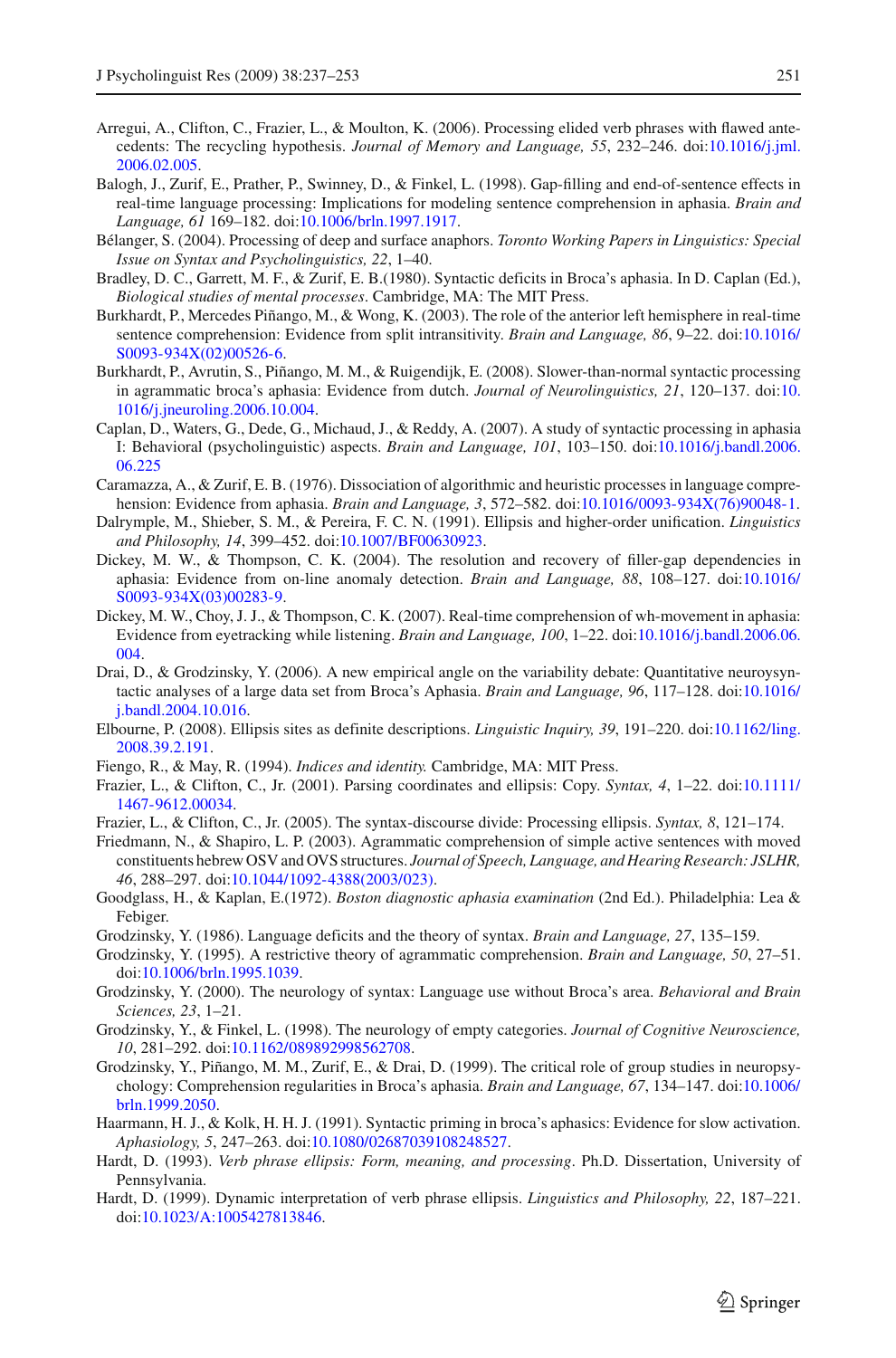- <span id="page-15-13"></span>Hickok, G., Zurif, E., & Canseco-Gonzalez, E., (1993). Structural description of agrammatic comprehension. *Brain and Language, 45*, 371–395. doi[:10.1006/brln.1993.1051.](http://dx.doi.org/10.1006/brln.1993.1051)
- <span id="page-15-0"></span>Johnson, K. (2001). What VP ellipsis can do, and what it can't, but not why. *The handbook of contemporary syntactic theory,* pp. 439–479.
- <span id="page-15-16"></span>Just, M. A., & Carpenter, P. A. (1992). A capacity theory of comprehension: Individual differences in working memory. *Psychological Review, 99*, 122–149. doi[:10.1037/0033-295X.99.1.122.](http://dx.doi.org/10.1037/0033-295X.99.1.122)
- Kaplan, E., Goodglass, H., & Weintraub, S.(1983). *Boston naming test*. Philadelphia: Lea & Febiger.
- <span id="page-15-20"></span><span id="page-15-1"></span>Kehler, A. (2000). Coherence and the resolution of ellipsis. *Linguistics and Philosophy, 23*, 533–575.

<span id="page-15-21"></span>Kertesz, A. (1982). *Western aphasia battery test manual* (2nd ed.). New York, NY: Grune & Stratton.

- <span id="page-15-27"></span>ter Keurs, M., Brown, C. M., Hagoort, P., & Stegeman, D. F. (1999). Electrophysiological manifestations of open- and closed-class words in patients with Broca's aphasia with agrammatic comprehension: An event-related brain potential study. *Brain, 122*, 839–854.
- <span id="page-15-28"></span>ter Keurs, M., Brown, C. M., & Hagoort, P. (2002). Lexical processing of vocabulary class in patients with Broca's aphasia: An event-related brain potential study on agrammatic comprehension. *Neuropsychologia, 40*, 1547–1561.

<span id="page-15-2"></span>Lobeck, A. (1995). *Ellipsis: Functional heads, licensing, and identification*. Oxford: Oxford University Press.

- <span id="page-15-9"></span>Love, T., & Swinney, D. (1996). Conference processing and levels of analysis in object relative; demonstration of antecedent reactivation with the cross-modal priming paradigm. *Journal of Psycholinguistic Research, 25*, 5–24.
- <span id="page-15-12"></span>Love, T., & Oster, E. (2002). On the categorization of aphasic typologies: The SOAP (a test of syntactic complexity). *Journal of Psycholinguistic Research, 31*, 503–529. doi[:10.1023/A:1021208903394.](http://dx.doi.org/10.1023/A:1021208903394)
- <span id="page-15-17"></span>Love, T., Swinney, D.,Walenski, M., & Zurif, E. (2008). How left inferior frontal cortex participates in syntactic processing: Evidence from aphasia. *Brain and Language*. doi[:10.1016/j.bandl.2007.11.004.](http://dx.doi.org/10.1016/j.bandl.2007.11.004)
- <span id="page-15-24"></span>Martin, A. E., & McElree, B. (2008). A content-addressable pointer mechanism underlies comprehension of verb-phrase ellipsis. *Journal of Memory and Language, 58*, 879–906. doi[:10.1016/j.jml.2007.06.010.](http://dx.doi.org/10.1016/j.jml.2007.06.010)
- <span id="page-15-14"></span>Mauner, G., Fromkin, V. A., & Cornell, T. L. (1993). Comprehension and acceptability judgments in agrammatism: Disruptions in the syntax of referential dependency. *Brain and Language, 45*, 340–370. doi[:10.](http://dx.doi.org/10.1006/brln.1993.1050) [1006/brln.1993.1050.](http://dx.doi.org/10.1006/brln.1993.1050)
- <span id="page-15-3"></span>Merchant, J. (2001). *The syntax of silence: Sluicing, islands, and the theory of ellipsis*. Oxford: Oxford University Press.
- <span id="page-15-10"></span>Nagel, H. N., Shapiro, L.P., & Nawy, R. (1994). Prosody and the processing of filler-gap constructions. *Journal of Psycholinguistic Research, 23,* 473–486.
- <span id="page-15-23"></span>Prather, P., Shapiro, L. P., Zurif, E. B., & Swinney, D. (1991). Real-time examinations of lexical processing in aphasia. *Journal of Psycholinguistic Research, 20*, 271–281.
- <span id="page-15-25"></span>Rosenberg, B., Zurif, E. B., Brownell, H., Garrett, M. F., & Bradley, D. C. (1985). Grammatical class effects in relation to normal and aphasic sentence processing. *Brain and Language, 26*, 287–303. doi[:10.1016/](http://dx.doi.org/10.1016/0093-934X(85)90044-6) [0093-934X\(85\)90044-6.](http://dx.doi.org/10.1016/0093-934X(85)90044-6)
- <span id="page-15-4"></span>Sag, I. (1976). Deletion and logical form. Unpublished doctoral dissertation. Massachusetts Institute of Technology.
- <span id="page-15-15"></span>Santi, A., & Grodzinsky, Y. (2007). Taxing working memory with Syntax: Bi-hemispheric modulations. *Human Brain Mapping, 28*, 1089–97.
- <span id="page-15-6"></span>Shapiro, L. P., & Hestvik, A. (1995). On-line comprehension of VP-ellipsis: Syntactic reconstruction and semantic influence. *Journal of Psycholinguistic Research, 24*, 517–532. doi[:10.1007/BF02143165.](http://dx.doi.org/10.1007/BF02143165)
- <span id="page-15-7"></span>Shapiro, L. P., Hestvik, A., Lesan, L., & Garcia, A. R. (2003). Charting the time-course of VP-ellipsis sentence comprehension: Evidence for an initial and independent structural analysis. *Journal of Memory and Language, 49*, 1–19. doi[:10.1016/S0749-596X\(03\)00026-3.](http://dx.doi.org/10.1016/S0749-596X(03)00026-3)
- <span id="page-15-8"></span>Swinney, D., Ford, M., Frauenfelder, U., & Bresnan, J. (1987). The time course of coindexation during sentence comprehension. Paper presented at the Psychonomic Society Meeting, Seattle.
- <span id="page-15-22"></span>Swinney, D., & Prather, P. (1989). On the comprehension of lexical ambiguity by young children: Investigations into the development of mental modularity. *Resolving Semantic Ambiguity,* 225–238.
- <span id="page-15-26"></span>Swinney, D. A., Zurif, E. B., & Cutler, A. (1980). Effects of sentential stress and word class upon comprehension in Broca's aphasics. *Brain and Language, 10,* 132–144.
- <span id="page-15-18"></span>Swinney, D., Zurif, E., Prather, P., & Love, T. (1996). Neurological distribution of processing resources underlying language comprehension. *Journal of Cognitive Neuroscience, 8*, 174–184.
- <span id="page-15-19"></span>Thompson, C. K., & Choy, J. (in press). Pronominal resolution and gap filling in agrammatic aphasia: Evidence from eye movements. *Journal of Psycholinguistic Research*.
- <span id="page-15-11"></span>Vasic, N., Avrutin, S., & Rui gendijk, E. (2006). Interpretation of pronouns in VP-ellipsis constructions in Dutch Broca's and Wernicke's aphasia. *Brain and Language, 96*, 191–206.
- <span id="page-15-5"></span>Williams, E. (1977). Discourse and Logical Form. *Linguistic Inquiry, 8*, 101–139.